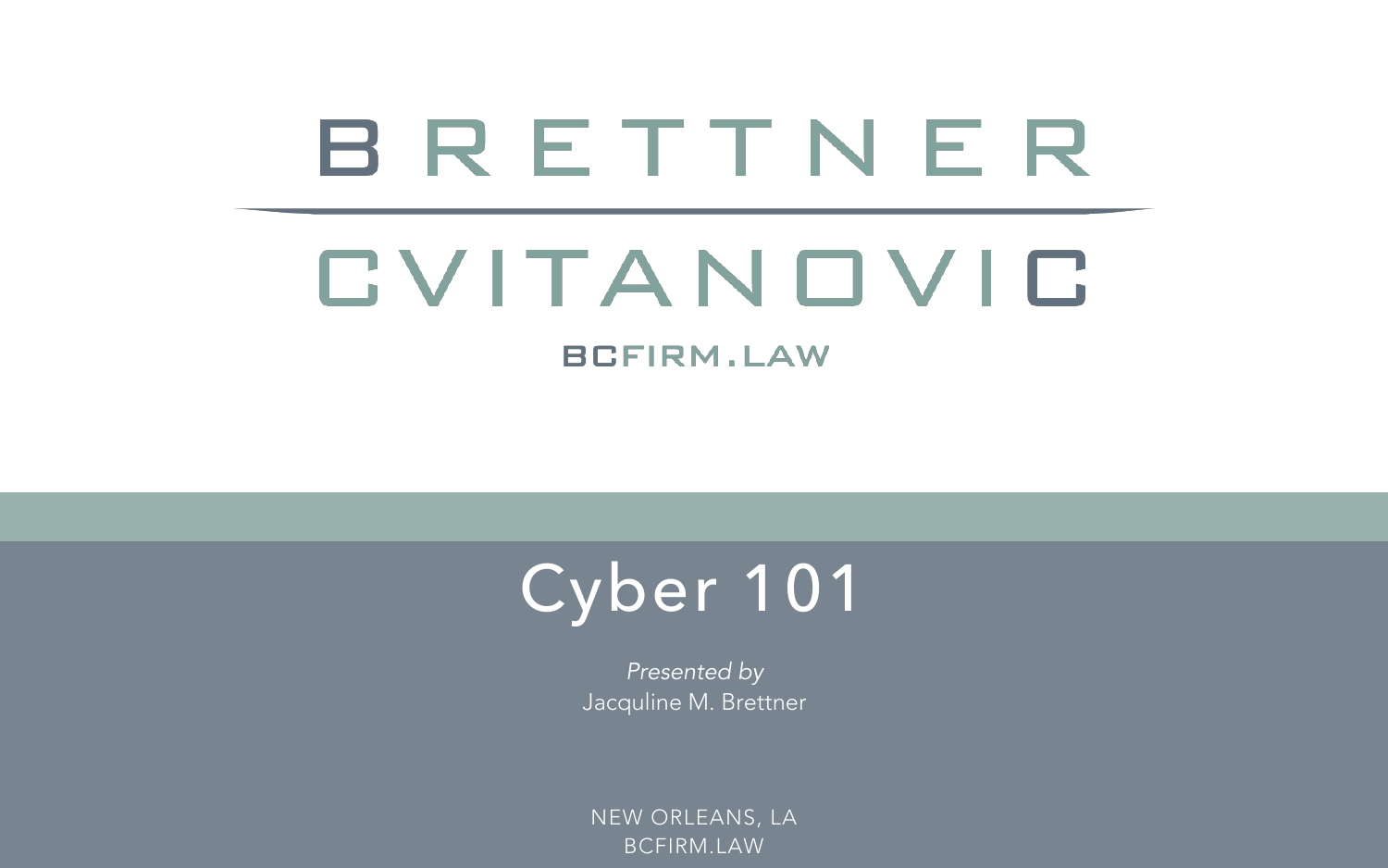### About the Speaker: D Jacquline M. Brettner

- Jackie is the Managing Partner of Brettner Cvitanovic. She practices in the areas of insurance coverage and commercial litigation, among others. Jackie is also a registered mediator and frequently assists businesses in resolving complex insurance coverage questions in order to minimize, or avoid, litigation costs.
- In her cyber practice, she assists corporate clients with in-house risk assessments. These evaluations focus on identifying cyber vulnerabilities, establishing protocols to minimize these risks, preparing tailored cyber attack and data breach response plans, and evaluating in-place risk management programs to ensure proper risk transfer. Jackie also facilitates cyber due diligence assessments for corporate clients evaluating prospective business partners and M&A targets.
- While she primarily represents corporate policyholders, Jackie also has experience counseling certain underwriters at Lloyd's of London, London market insurance companies, and domestic insurers.

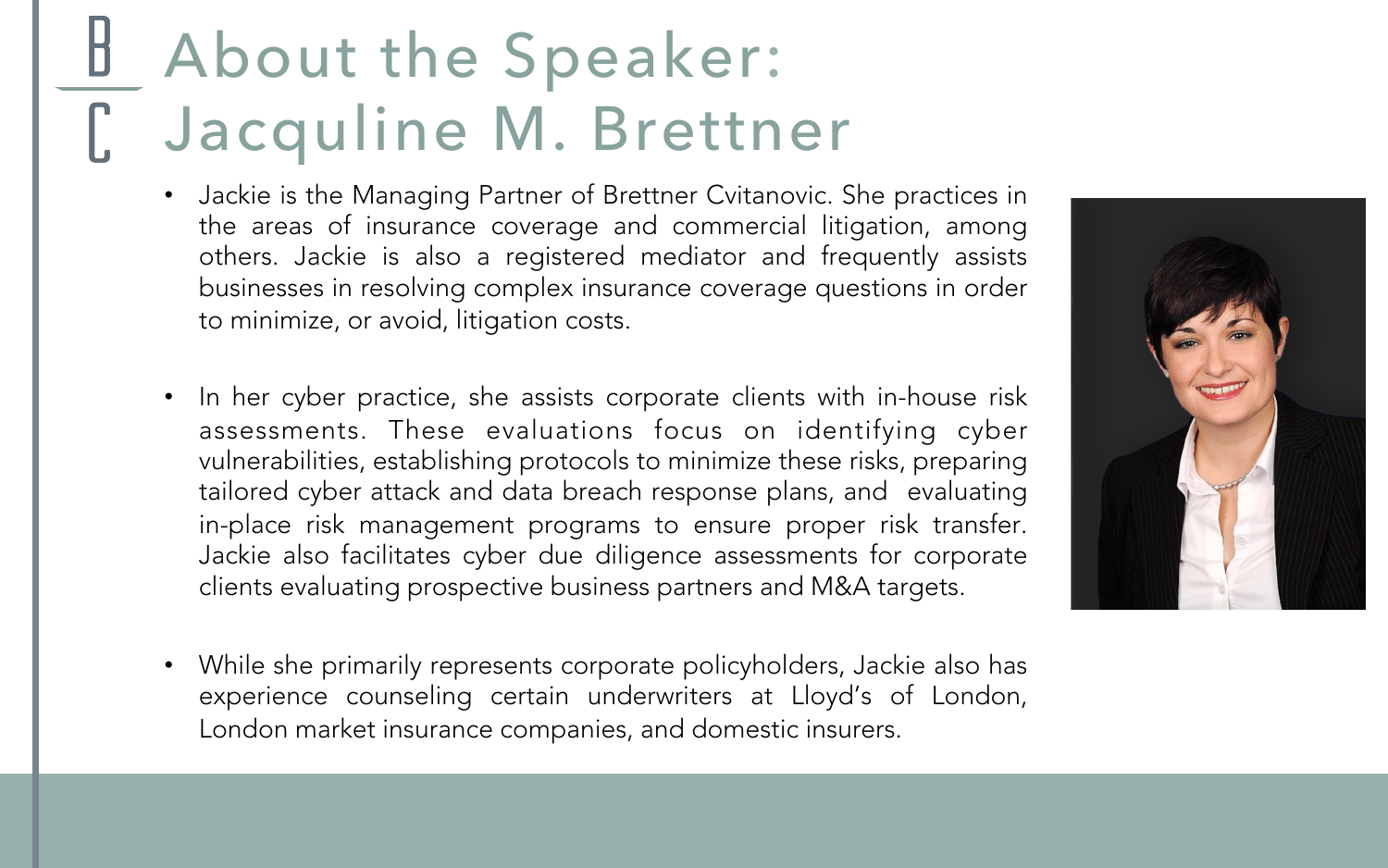### So, What are we Talking About?

- A cyber attack can be broadly defined as a deliberate act through cyber space to manipulate, damage, or destroy computer systems or networks, industry control systems, personal computer devices, or other interconnected devices.
	- These attacks have the potential to create sweeping economic damage at a relatively low cost.
	- Recent examples also include efforts to deny access to computer networks or systems, and the encryption of valuable data held for ransom.
- A data breach is a security incident in which sensitive, protected, or confidential information is copied, transmitted, viewed, stolen, or used by an unauthorized individual.
	- Personally Identifiable Information (PII) is frequently targeted in a data breach. PII includes an individual's name, age, date and place of birth, social security number, telephone number, mailing and home addresses, biometric records, medical records, financial account information, among other identifying information.
	- Other targeted data include intellectual property, sensitive company information, client lists.
- Your odds of being struck by lightning this year at 1 in 960,000. Your odds of experiencing a data breach are 1 in 4.
- Cyber liability policies provide coverage for liabilities associated with cyber attacks, cyber security breaches, and violations of privacy and data breach notification laws.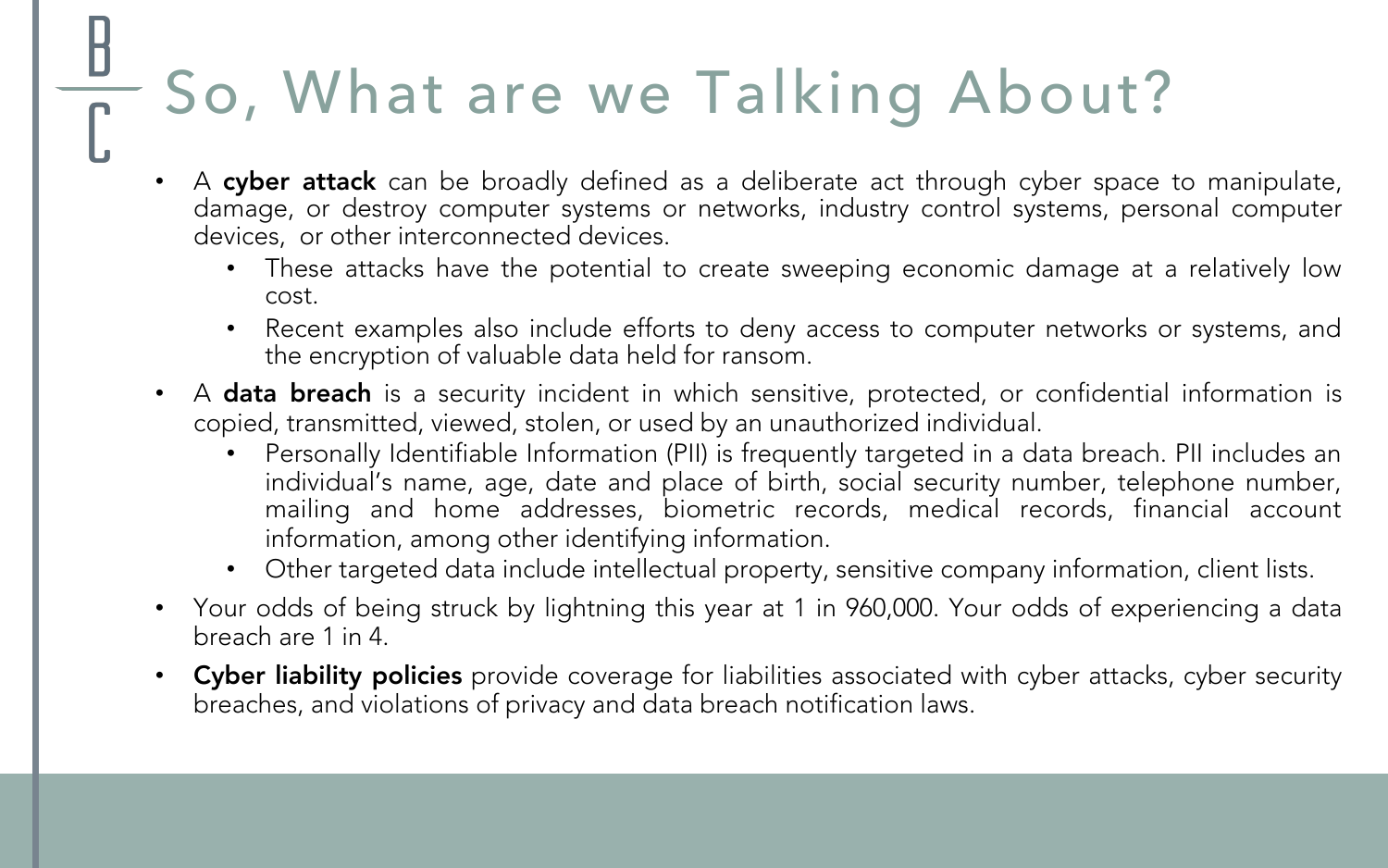### The General Data Protection Regulation

- By its terms, the GDPR applies to the processing of personal data of "data subjects" who are in the E.U. by a "controller" not established in the E.U. (such as a U.S. domestic corporation) "where the processing activities are related to" either: (a) the offering of goods or services to such data subjects in the E.U. *or* (b) the monitoring of their behavior as far as their behavior takes place within the E.U.
- Thus, the purpose of the GDPR is to ensure that anyone in the EU is guaranteed adequate protection of their personal data globally by setting out broad and stringent rules about data collection and processing.
	- Like other privacy laws before it, the GDPR provides guidelines for the management of sensitive personal information by businesses.
	- It is the breadth of GDPR's pre-breach and post-breach obligations, its extraterritorial application, and the enormity of its potential penalties that set it apart.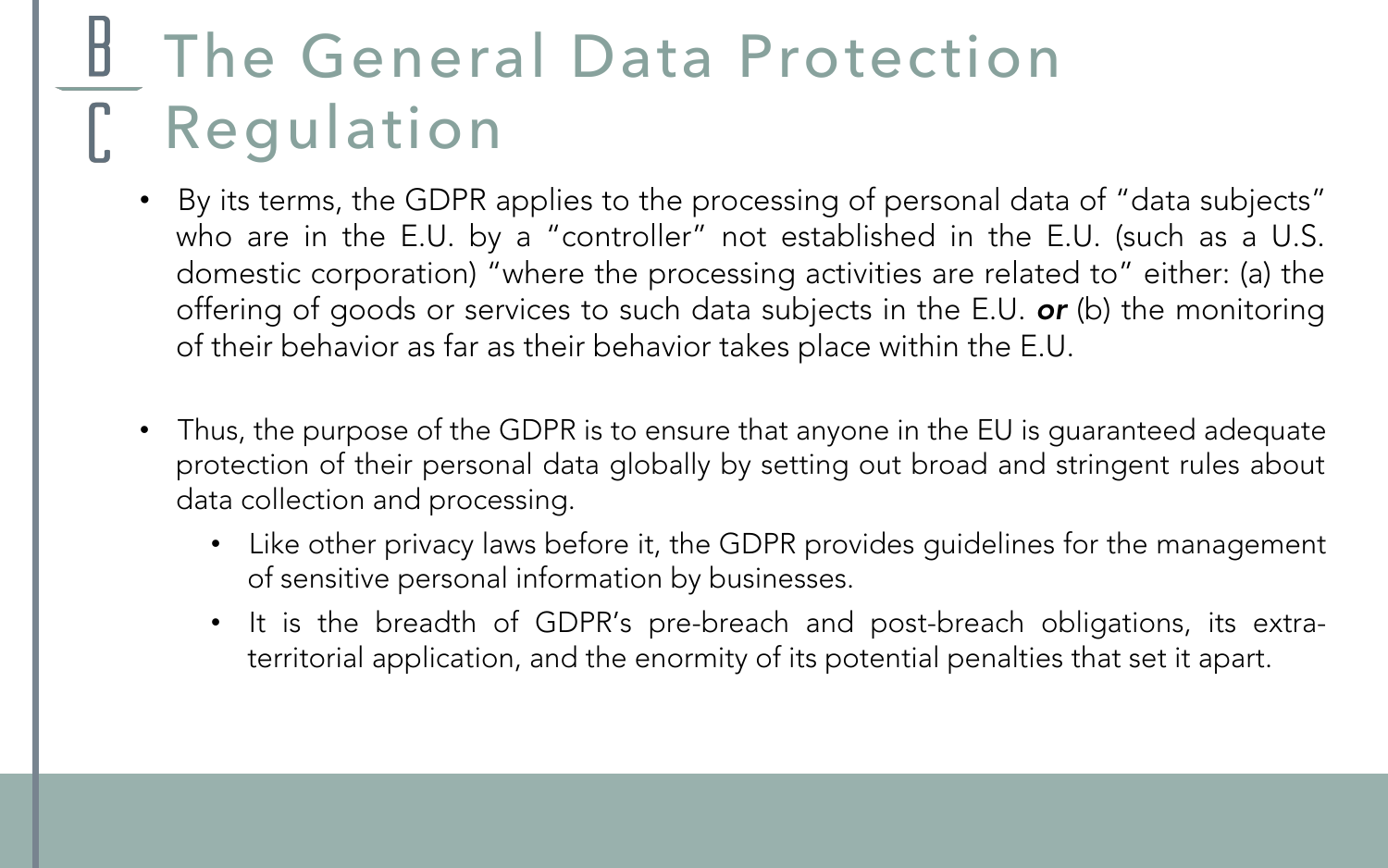### GDPR's Accountability Principles

- Generally, Article 5 of the GDPR requires an organization ensure that personal data **shall** be:
	- Processed lawfully, fairly and in a transparent manner in relation to individuals;
	- Collected for specified, explicit and legitimate purposes and not further processed in a manner that is incompatible with those purposes;
	- Adequate, relevant and limited to what is necessary in relation to the purposes for which they are processed;
	- Accurate and, where necessary, kept up to date;
	- Kept in a form which permits identification of data subjects for no longer than is necessary; and
	- Processed using appropriate technical or organizational measures in a manner that ensures appropriate security of the personal data.
- Article 5(2) requires that "the controller shall be responsible for, and be able to demonstrate, compliance with the principles."
	- Purposely vague.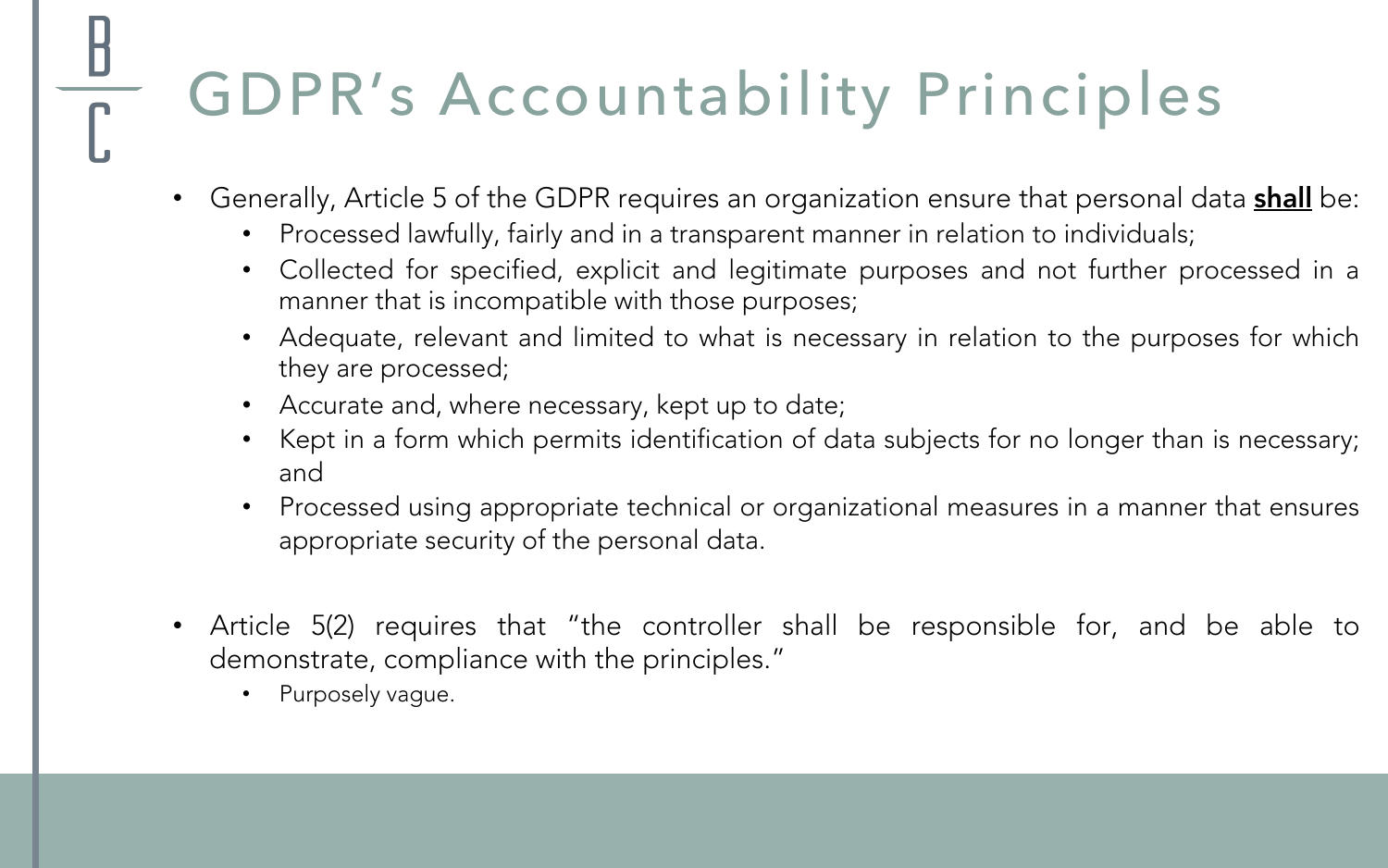### Critical Compliance Considerations

#### • Extraterritoriality.

• The GDPR applies to organizations inside and outside the EU.

#### • Broad Definitions.

- Processing means any operation or set of operations performed on personal data or on sets of personal data, whether or not by automated means (e.g., collection, recording, storage, alteration, use, disclosure and structuring).
- Personal data is also broadly defined as any information directly or indirectly relating to an identified or identifiable natural person, such as a name, identification number, location data, an online identifier, or one or more factors specific to the physical, physiological, genetic, mental, economic, cultural or social identity of that natural person.
	- The U.S. has a much narrower definition by contrast.
- Data Subjects are defined not just as individuals but can also include collections of data, such as an IP address and other data, that can later be associated with an individual.

#### • Unfamiliar Terminology.

- A data controller is an organization that has control over and determines how and why to process data. A data processor is an organization that processes personal data on behalf of a data controller, typically a vendor or service provider.
- Both have obligations under the GDPR, and data subjects can bring actions directly against either or both of those parties.
- Supervisory Authorities or Data Protection Authorities (DAPs) are the various entities established within individual EU member countries and charged with the supervision of GDPR compliance.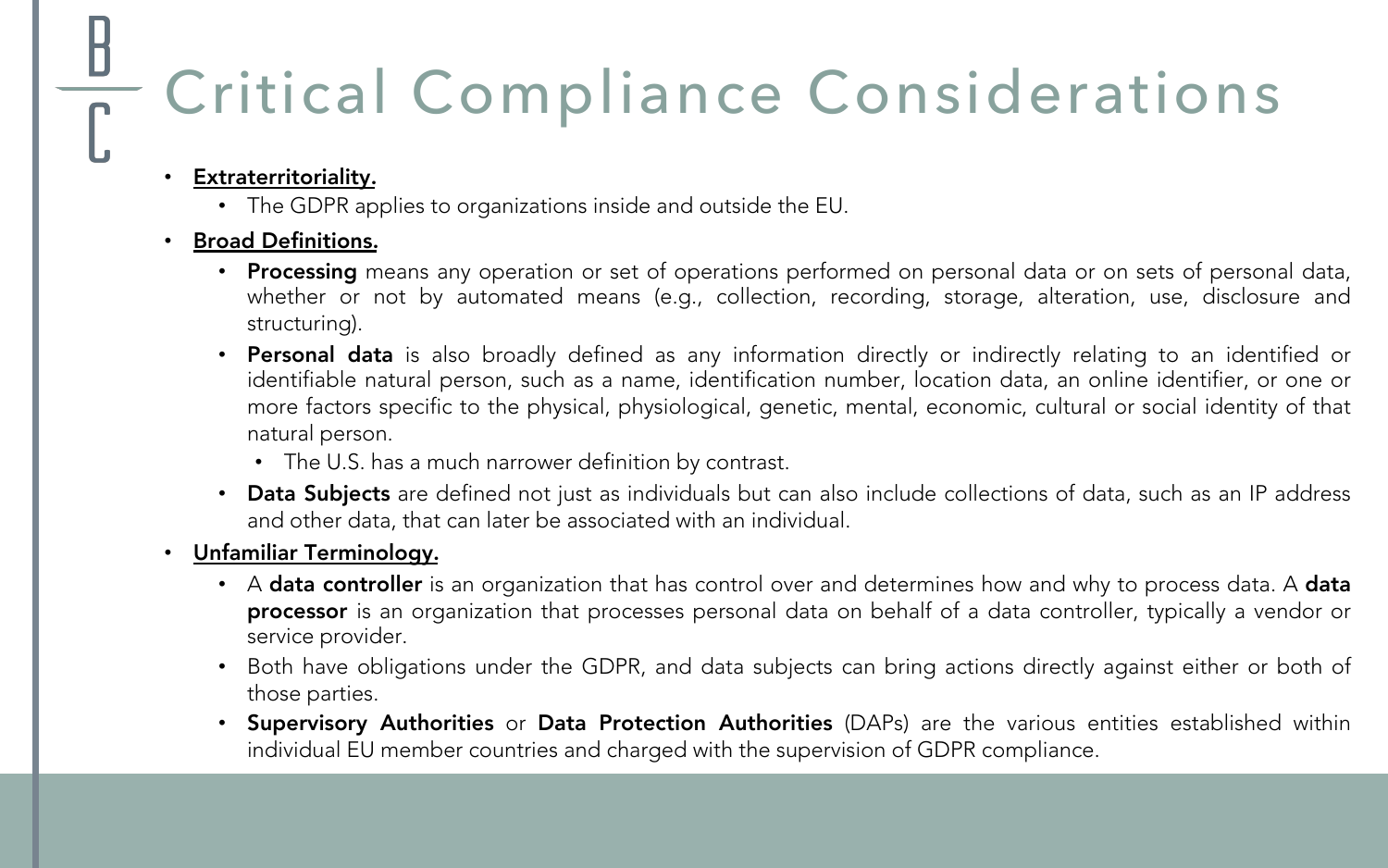## Mechanics of Compliance: Follow the Data

- GDPR compliance means more than just updating an online privacy policy. Staging and scope of compliance recommendations vary depending on type of organization, data and data processes, EU footprint, and risk tolerance. Generally, however, the GDPR requires:
	- Map EU personal data processes;
	- accommodate the rights of EU data subjects;
	- implement accountability mechanisms;
	- mitigating risk in the supply chain; and
	- anticipate new data breach and cybersecurity obligations.
- Depending on the nature of violation, non-compliance fines under the GDPR include the greater of either:
	- €20m or 4 percent of global turnover, or
	- €10m or 2 percent of global turnover, depending on the nature of violation.
- Organizations must also continue to adhere to rules and EU-approved mechanisms regarding crossborder data transfers – typically ignored by U.S. Companies.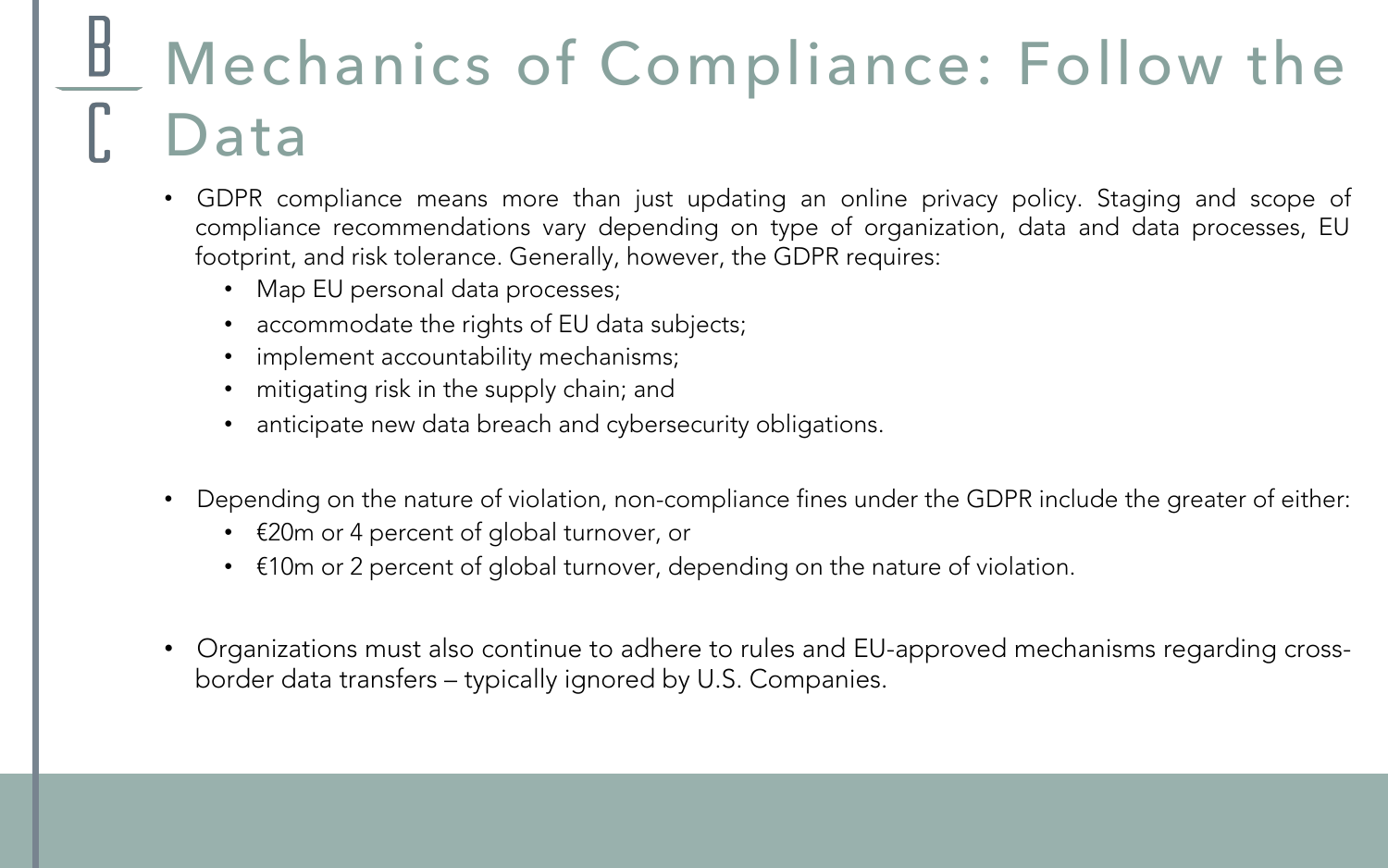### GDPR vs. Privacy Shield

- The burden on U.S.-based companies for documenting their privacy and data protection practices has increased substantially, compared to what it was under the Safe Harbor. Thank you, Mr. Snowden.
- The purpose of the GDPR is to ensure that EU residents are guaranteed adequate protection of their personal data globally by setting out broad and stringent rules about data collection and processing.
- By comparison, the Privacy Shield Framework was adopted as an new mechanism (along with the Binding Corporate Rules and the Standard Contractual Clauses) for legally transferring EU resident personal data from the EU to the U.S. This is just one aspect of the GDPR.
- Thus, while the Privacy Shield Framework does align with the GDPR to an extent, organizations that self-certified under the Privacy Shield are not GDPR compliant simply by virtue of their self-certification, and must take additional steps to document their compliance with the GDPR.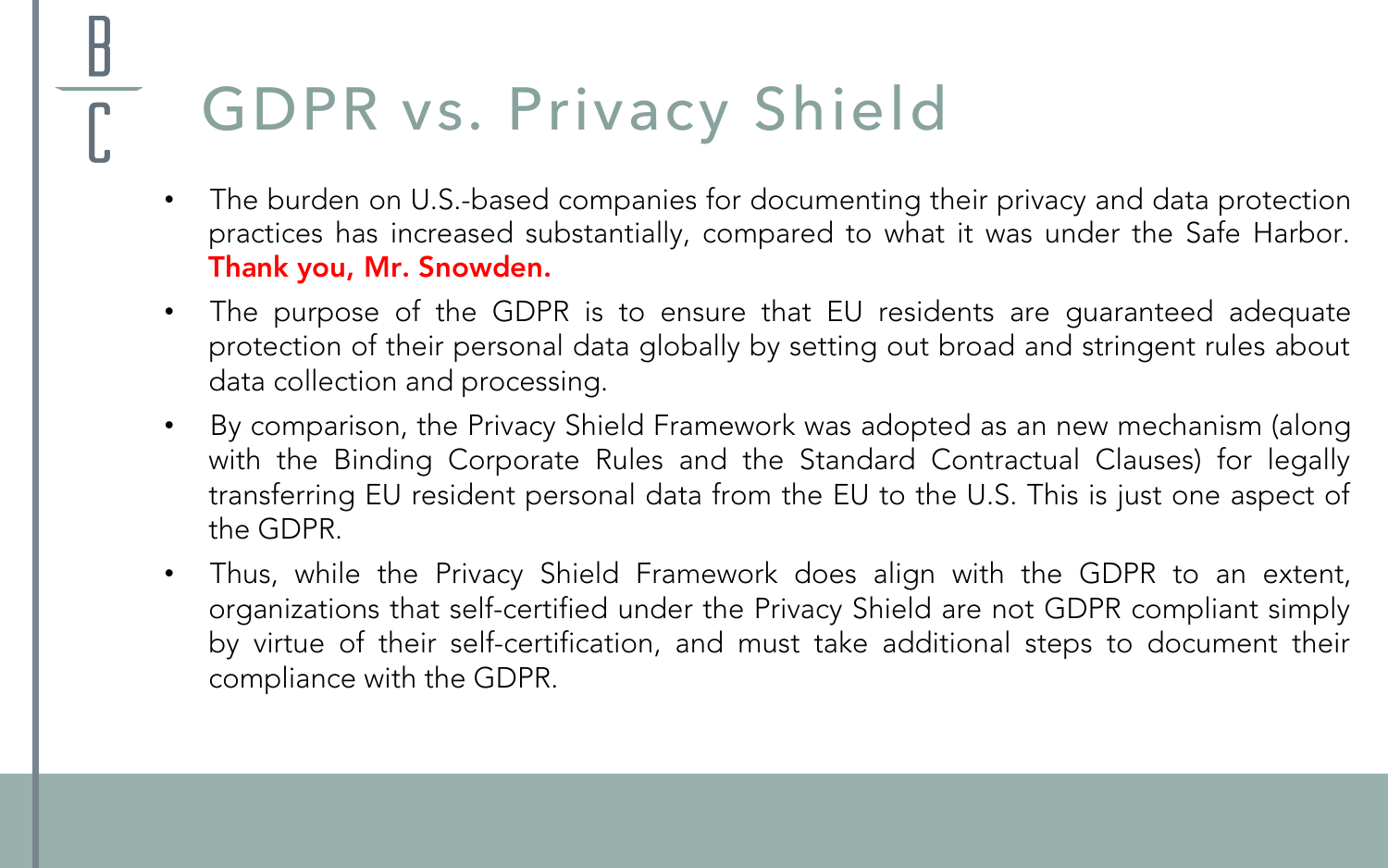### GDPR Specific Requirements/ **Obligations**

- To become GDPR compliant, Privacy Shield Certified entities will still need to meet a number of additional requirements, including:
- Transparent Consent. Freely given, for specific purpose, well informed, and easily withdrawn. For example, the GDPR make several impactful changes here by creating an "opt-in" threshold as opposed to "unsubscribe" requirement of the CAN-SPAM ACT of 2003, and adding the "coupling prohibition" and "function creep" requirements, among others.
- Privacy by Design. Certified entities must build privacy mechanisms and minimize processing as part of the design of their websites and practices.
	- Impacted Processes: website TOS/privacy policy, application TOS/privacy policy, design of lead capture forms, documentation of consent, re-permissions for existing database, "granularity" of use for services and permissions granted for specific smartphone/ browser usage on smart devices.
- Data Protection Impact Assessments ("DPIA"): Organizations will need to conduct assessments of their data collection and processing systems in addition to assessing the sufficiency of their security measures prior to processing data.
	- Factors considered: scoring/profiling, automatic decisions which lead to legal consequences, systematic monitoring, processing of special personal data, data which is processed in a large scale, the merging or combining of data which was gathered by various processes, data about incapacitated persons or those with limited ability to act, use of newer technologies or biometric procedures, data transfer to countries outside the EU/EEC and data processing which hinders those involved in exercising their rights.
	- Note: Blacklist and Whitelist processes w/in scope of EU representative or DPO. See, e.g., ISO/IEC 29134:2017 or Standard Data Protection Model.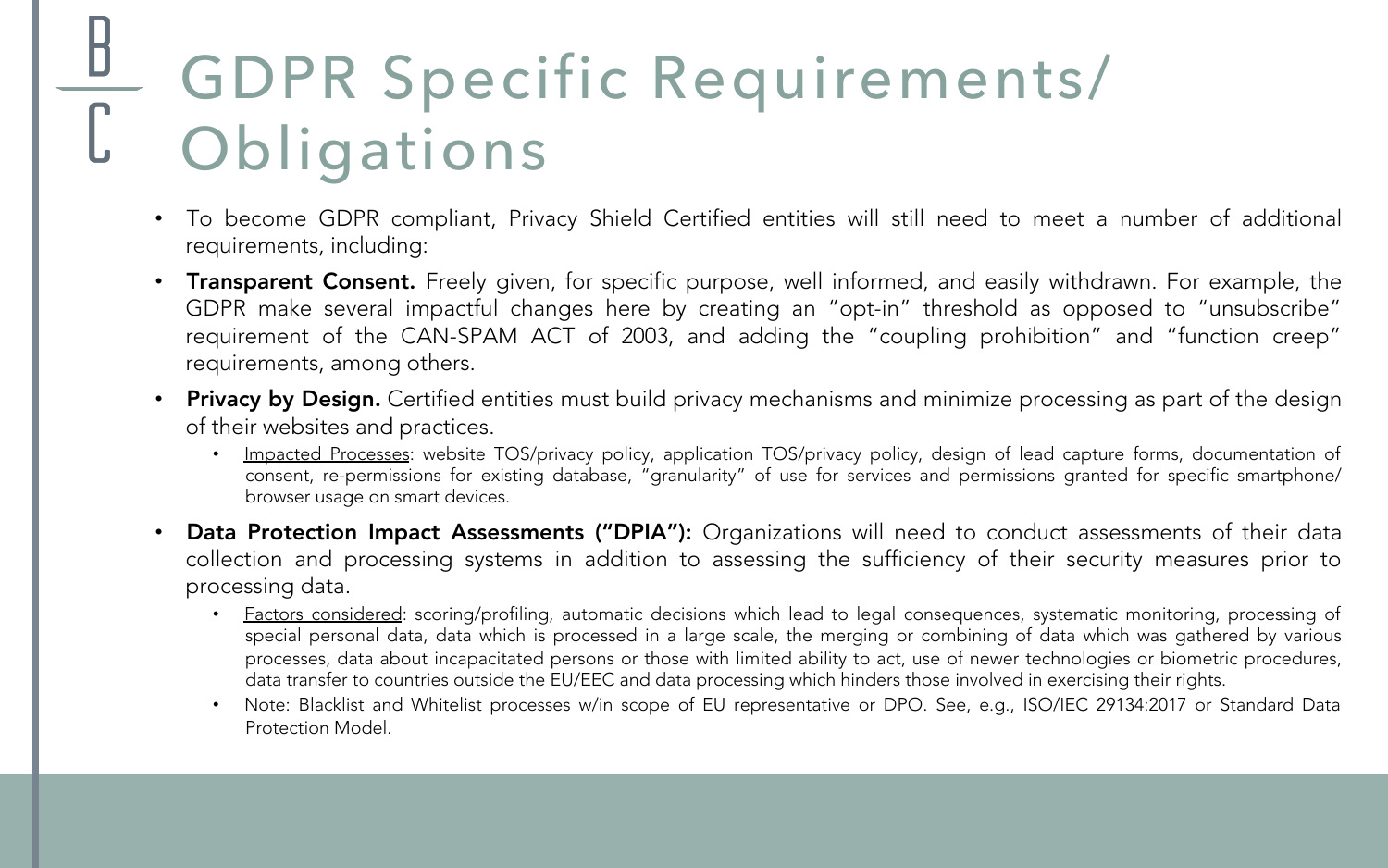### GDPR Specific Requirements/ Obligations (cont.)

- Record of Data Processing: Obligation is imposed on the controller and their representative, but also directly on the processor and their representatives. Entities with less than 250 employees are arguably exempt; however, the caveats to the exception are unlikely to hold water.
	- Bottom line: Maintain records of all of your processing activities complete with index as this will be a go to favorite for auditors in the event of a breach and may eschew results where absent, similar to the effect of a negative evidentiary inference.
- EU Based Representative: Organizations with no physical presence in the EU that process EU resident data will need to appoint a representative within the EU for data subjects and DPAs to contact.
- Record of Data Processing: Organizations will need to maintain records of all their processing activities. right to file complaints with European Data Protection Authorities (DPA's).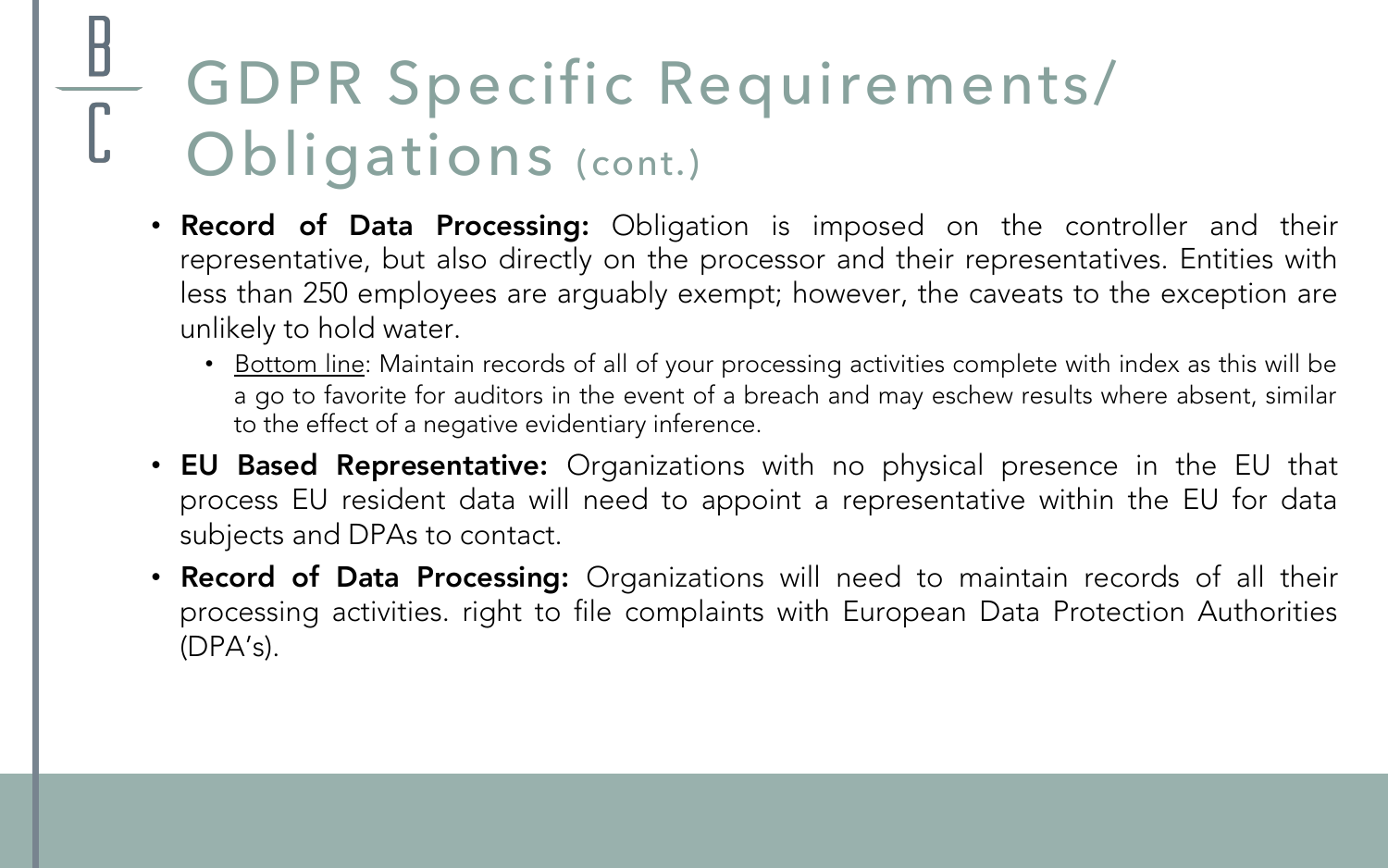## GDPR Specific Requirements/ Obligations (cont.)

- The establishment of Data Subject Rights in their privacy policy and the ability to enforce the following data subject rights.
	- The right of access, restriction, and data portability.
	- The right to be forgotten, and to object to automated decision making and profiling.
	- The right to file complaints with European Data Protection Authorities (DPA's).

| <b>Preparing for Subject Access Request (SARs)</b>                                                            | <b>Complying with SARs</b>                                                                                                                                                                                                         |
|---------------------------------------------------------------------------------------------------------------|------------------------------------------------------------------------------------------------------------------------------------------------------------------------------------------------------------------------------------|
| the right of access applies.                                                                                  | We can recognize an SAR and we understand when We have processes in place to ensure that we respond to a<br>subject access request without undue delay and within one<br>month of receipt.                                         |
| receive verbally.                                                                                             | We have a policy for how to record requests we We are aware of the circumstances when we can extend the<br>time limit to respond to a request.                                                                                     |
| when doing so.                                                                                                | We understand when we can refuse a request and We understand that there is a particular emphasis on using<br>are aware of the information we must provide clear and plain language if we are disclosing information to<br>a child. |
| information we need to provide in response to a includes information about others.<br>subject access request. | We understand the nature of the supplementary We understand what we need to consider if a request                                                                                                                                  |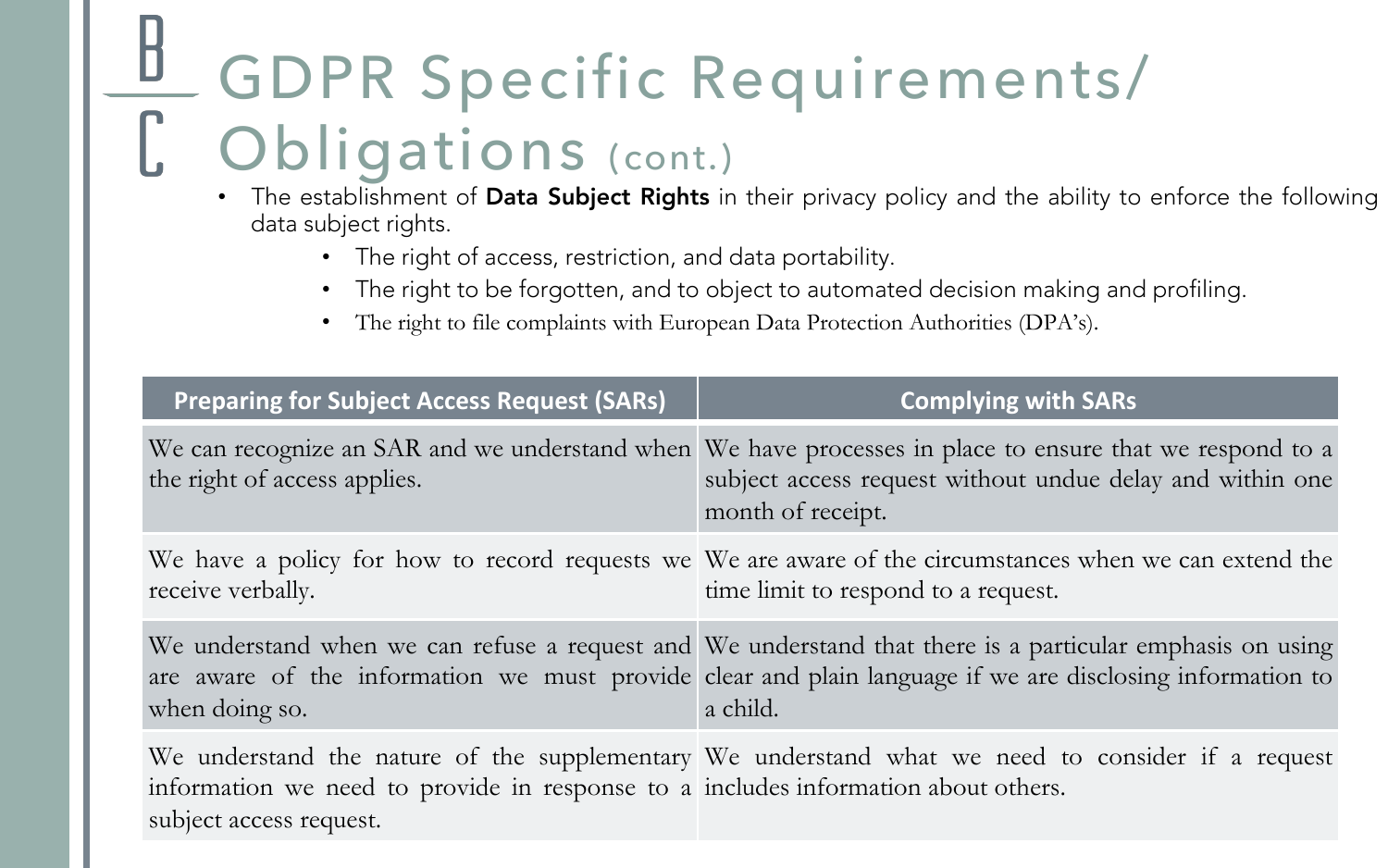### U.S Domestic Enforcement, you say?

- EU penalties under the GDPR are enforceable in the United States pursuant to state law.
- While many states have enacted the Uniform Foreign-Country Money Judgments Recognition Act, Louisiana has not. However, a Louisiana state court, pursuant to the rules of "comity" as articulated in *Hilton v Guyot,* 159 U.S. 113, 16 S. Ct. 139, 40 L.Ed. 95 (1895), would allow enforcement of the judgment from the court in the foreign country, provided the judgment creditor has the judgment recognized through an ordinary lawsuit. *See Baker & McKenzie Advokatbyra v. Thinkstream Inc.,* 2008-2535 (La. App. 1 Cir. 6/19/09), 20 So. 3d 1109, 1118.
- Thus, in Louisiana, an adjudicated penalty under the GDPR would be enforced domestically against the offending U.S. corporation if: (1) the rendering court had personal and subject matter jurisdiction; (2) the defendant had time and notice to present a defense; (3) there was no fraud involved in procuring the judgment; and (4) the foreign proceedings were according to civilized jurisprudence.
	- The first of these requirements being key and to be decided under "our" standards, i.e., *International Shoe's* "minimum contacts" test.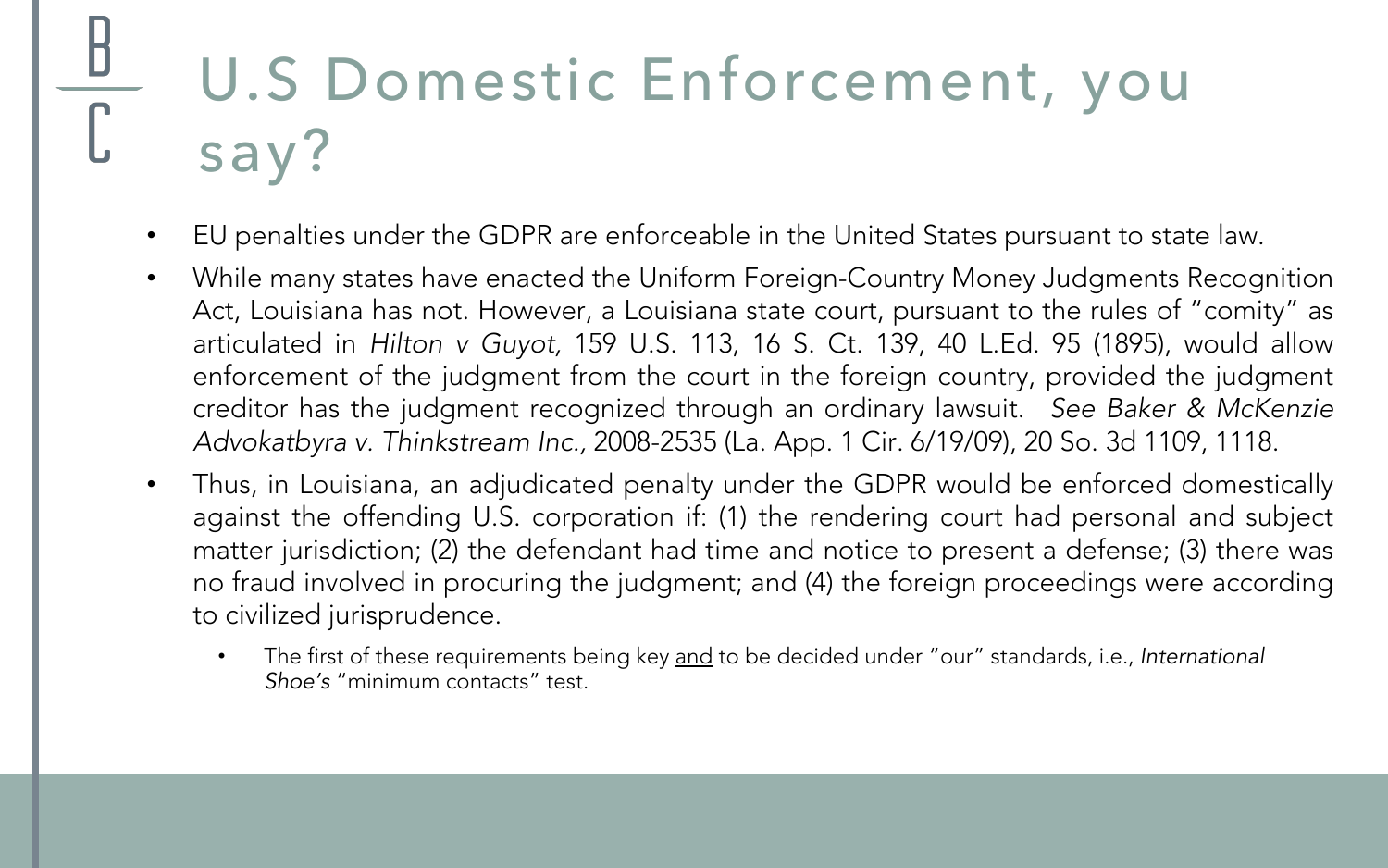### Better Late Than Never, no really.

- An April 2018 Ponemon Institute benchmark survey showed 40% of companies expected to achieve compliance only after May 25, 2018.
- This, despite the fact that 60% of business respondents recognized that the GDPR would "significantly change" their business workflows, and 71% acknowledged lack of compliance could hinder their business globally.
- Not unsurprisingly, the results showed that the high costs of compliance discouraged smaller businesses and/or those in unregulated industries with only one in five of those entities adding GDPR compliance costs as a budget line item – despite clear evidence of increasing technological reliance across the board.
	- The "low hanging fruit" approach of focusing on visible issues to regulators, such as, privacy policies, notices and consents, and subject rights, can be more costly in the long run.
	- While any move towards compliance is better than none, it would be unwise to put off the review/revision of less visible – but no less crucial – internal policies and procedures.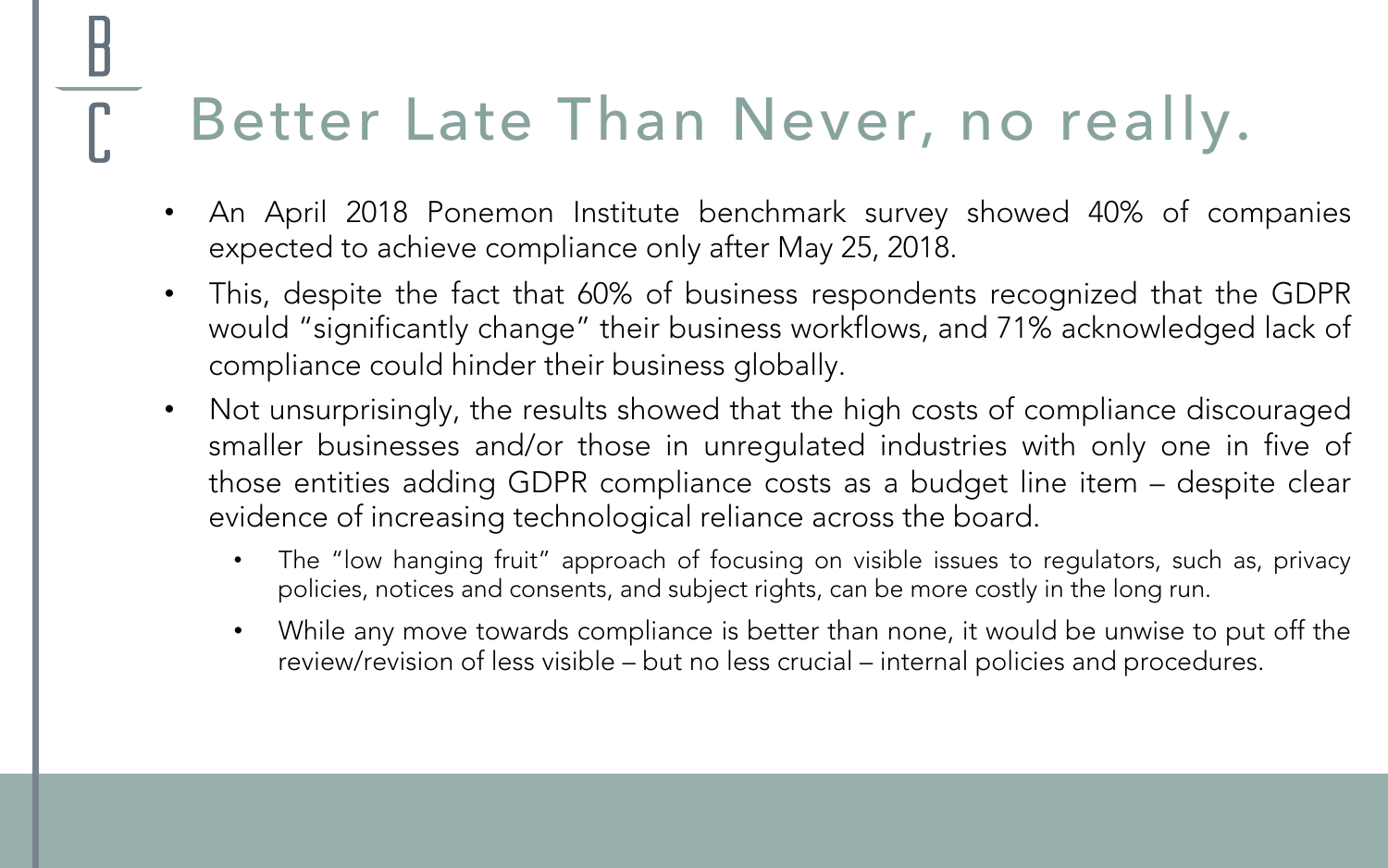### Key Takeaways  $\overline{\int}$

- Don't panic if you are not GDPR compliant you are not alone.
- Continue to monitor developments.
- Take steps to address privacy and security aspects in your organization as follows:

| <b>Data Privacy</b>                                     | <b>Data Security</b>                                                |
|---------------------------------------------------------|---------------------------------------------------------------------|
| Follow your data.                                       | Undergo a benchmark data security audit.                            |
| Adopt privacy by design.                                | Continuously assess/manage security risks.                          |
| Describe and disclose practices.                        | Use encryption.                                                     |
| Handle sensitive data $w/care + document$ your efforts. | Develop/enforce training and awareness.                             |
| Engage in de-identification.                            | Tailor data compilations to avoid unintentional discrimination.     |
| Review/revise data retention practices.                 | Account for legal risks in developing profiles.                     |
| Review/revise consent processes.                        | Coordinate efforts between all relevant departments.                |
| Re-evaluate vendor agreements + work together.          | Review insurance placements and, in particular, cyber<br>coverages. |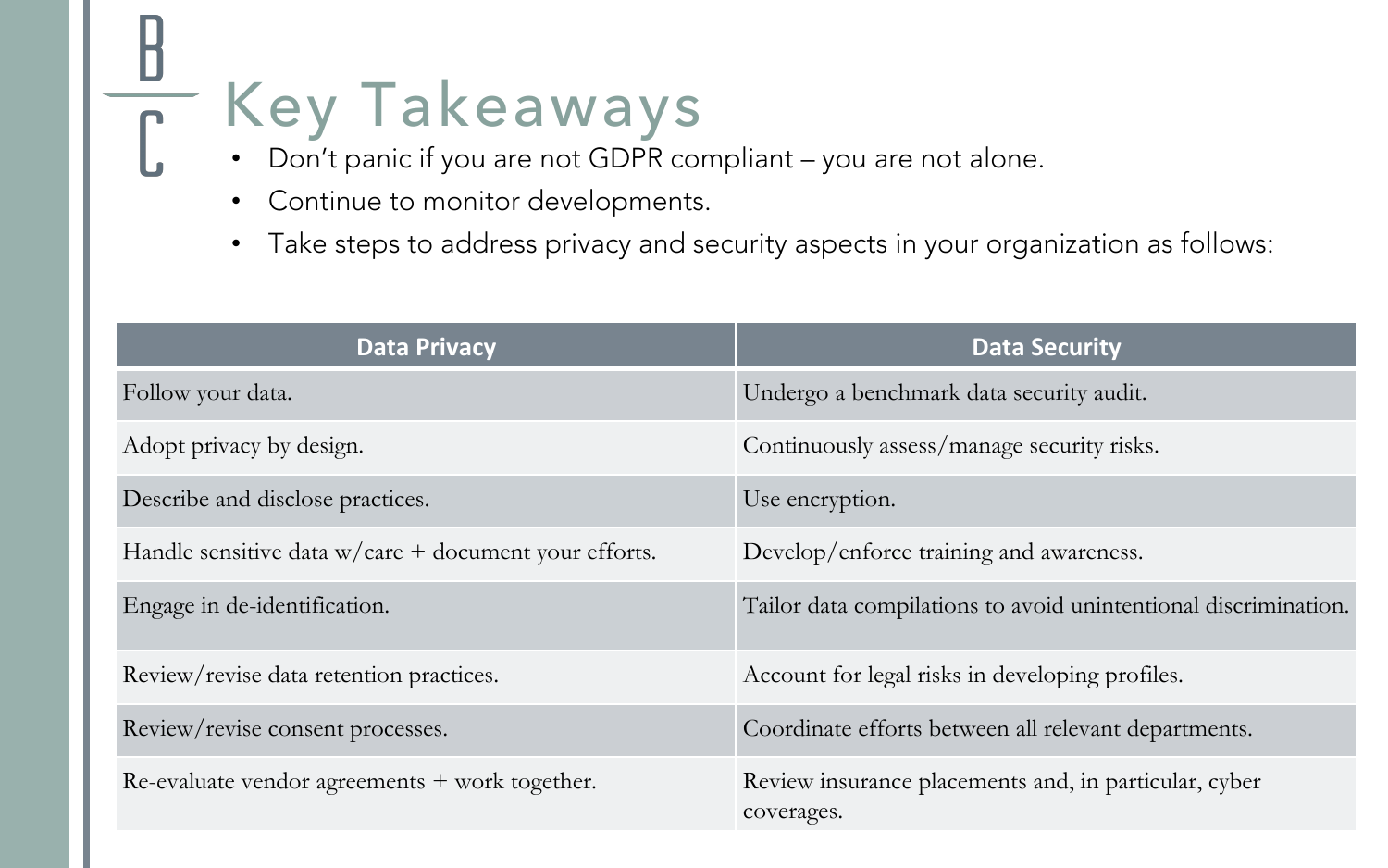### Actions Taken

### BRETTNER

CVITANOVIO

**BEFIRM.LAW** 

NEW ORLEANS, LA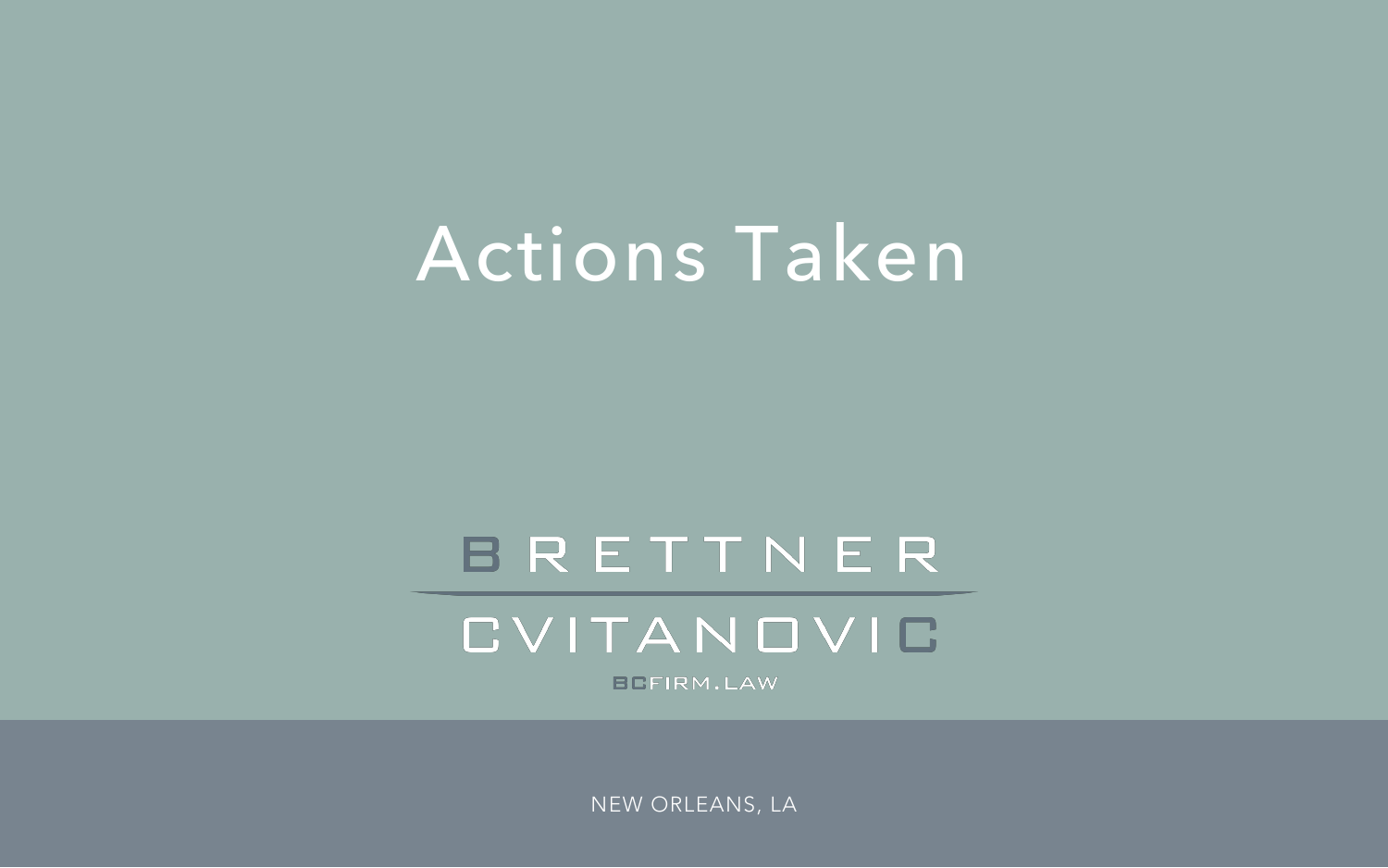### Lions, tigers, and Bears - Oh My!

- While exclusive jurisdiction over the interpretation of the GDPR rests with the European Court of Justice, a review of the various available DPA (Data Protection Authorities) opinions is instructive.
- Several different ways in which to slice their focus, i.e., industry driven, compliance aspects of regulation, geographic hotbeds, and/or major players.
- Hot Topics: Politics, Financials, Health Insurance, and Social Media…
- The UK's ICO issued the first formal enforcement action under GDPR in July 2018.
	- This action, a form of notice, required the firm cease processing any personal data of UK or EU citizens obtained from UK political organizations for certain enumerated purposes. See, e.g., Leave.EU & Eldon Insurance.
	- This investigation characterized as the largest in history continues to this day and is part of a larger regulatory effort to combat improper data retention/sharing in the political process.
- The Irish Data Protection Commission is fielding complaints from Privacy International against data brokers, credit-monitoring firms, and ad tech companies.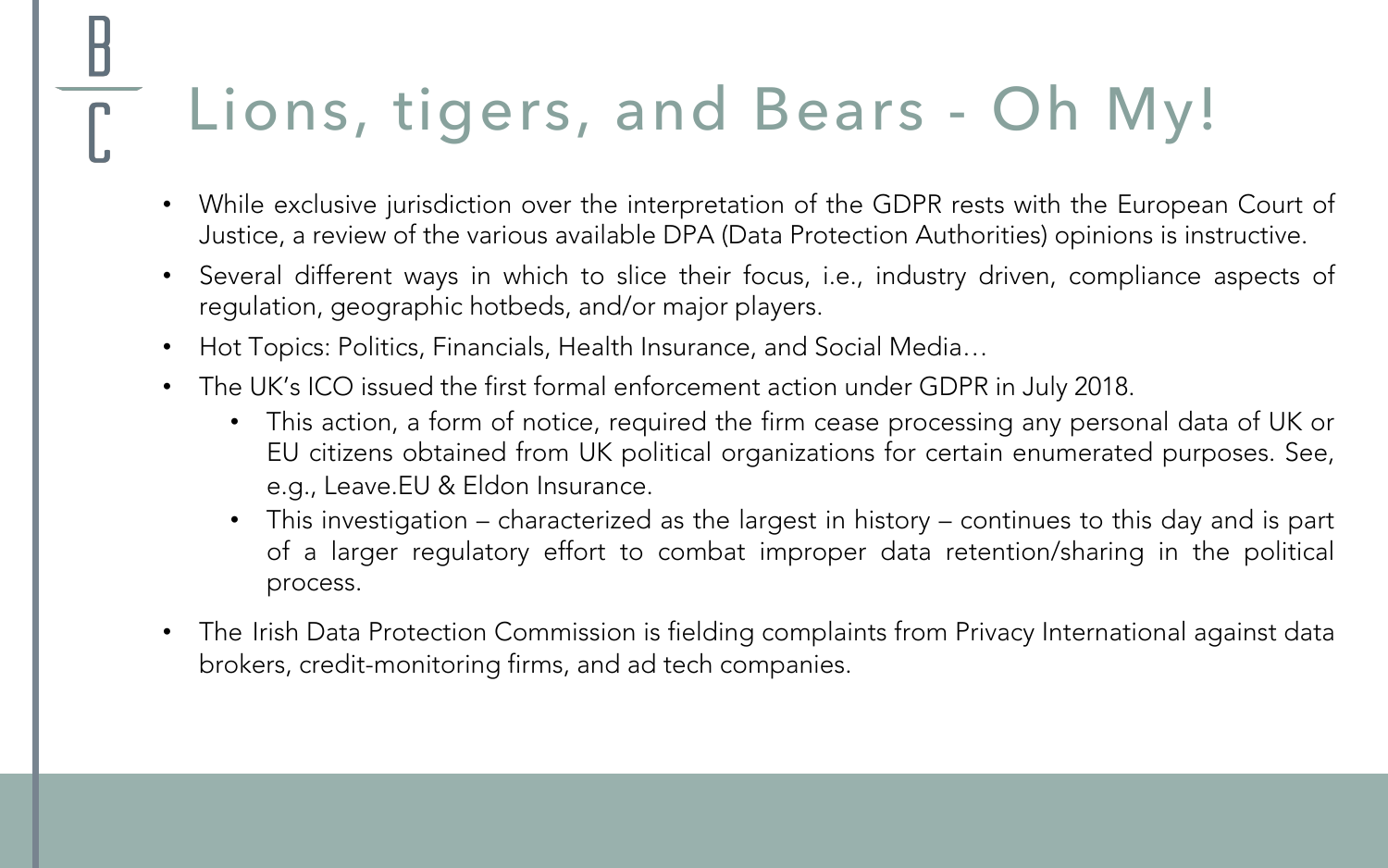## The Zoo Continued

- *Bupa Insurance Services, Ltd.* an example of low hanging fruit approach gone wrong.
	- Employee exfiltration of half a million customer personal data.
	- Internal CRM Software.
	- Key phrases from decision are instructive.
		- A for Effort!
- Additionally, in the last several months of 2018, data protection authorities in Germany and France announced that they would start audits to check compliance with the GDPR.
	- Google was fined in January 2019 for € 50,000,000 due to its "lack of transparency, inadequate information, and lack of valid consent regarding ads personalization."
- Several other governments (such as Israel and Brazil) have moved on their own data privacy regulations to keep up with the GDPR regime.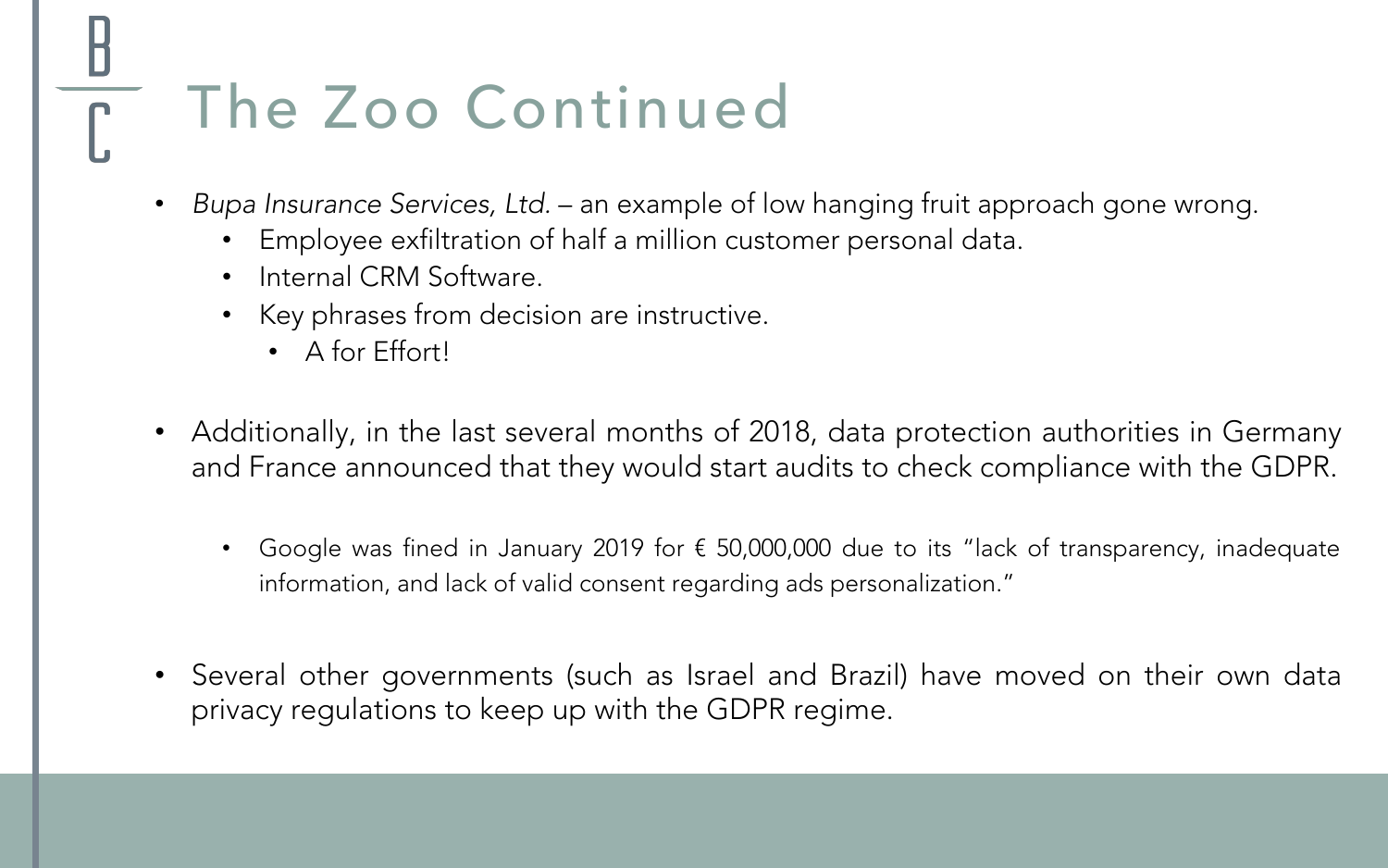### Crystal Ball Predictions

### BRETTNER

CVITANOVIC

**BEFIRM.LAW** 

NEW ORLEANS, LA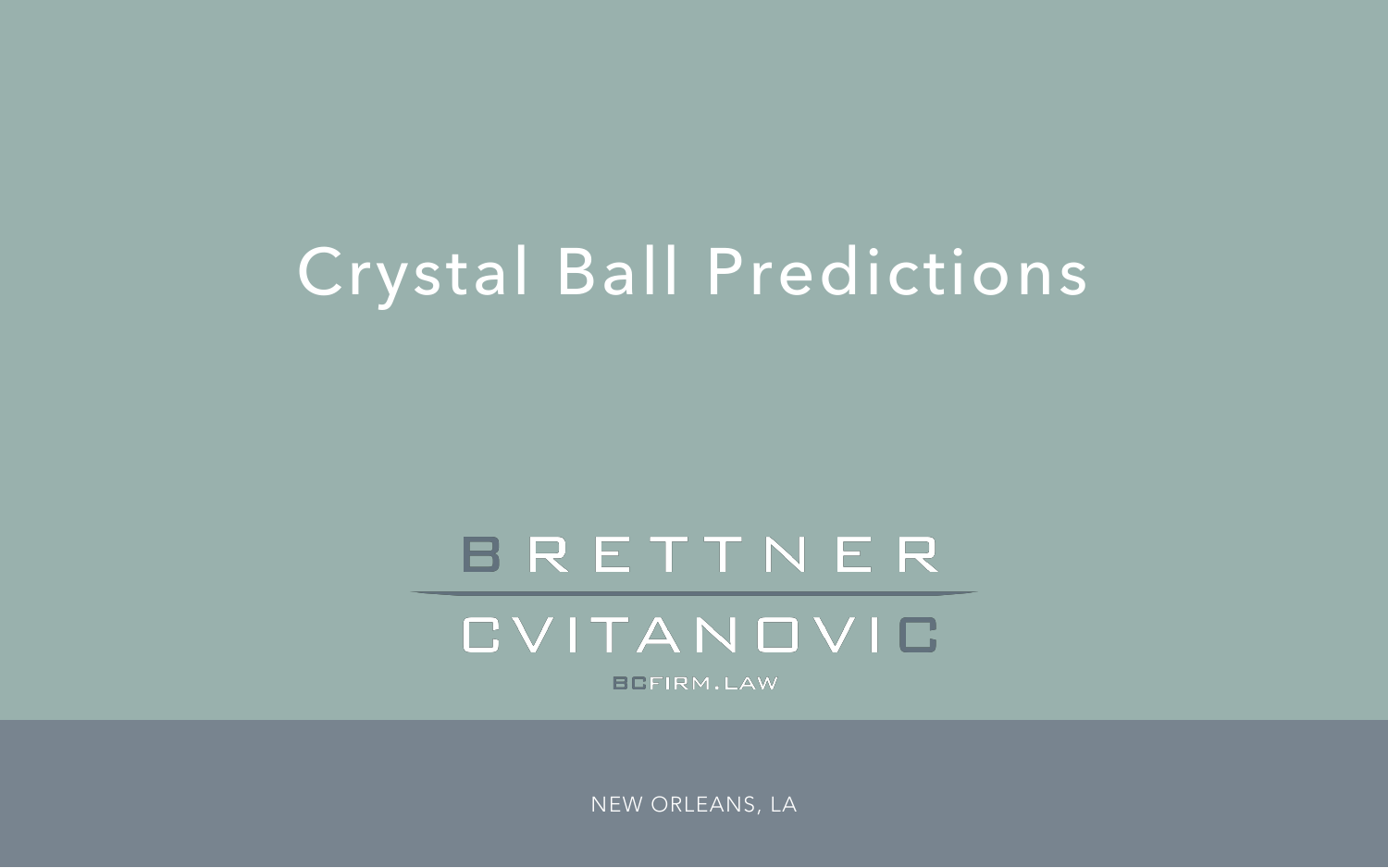## Elementary, My Dear Watson.

- Although the U.S. wears the litigious reputational badge of (dis)honor, there are a variety of provisions within the GDPR that may encourage an increase in litigation and, perhaps even, class actions. These include:
	- The creation of individual rights of action including material damages and mental distress.
	- A reverse burden of proof requiring the accused organization prove compliance.
	- Expanded pockets = both data controllers & data processors can be separately held 100% liable for material damages if both were involved in the relevant data processing.
- Even greater imbalances between parties in the negotiation of vendor agreements w/potentially complex insurance coverage implications.
- Global push to recognize privacy as a "human right" or, alternatively, to drive the final nail in the coffin of our "right to privacy".
	- What will impact of Artificial Intelligence and Biometrics be?
- Simultaneously, the GDPR will (and already has) push other nation states towards a comprehensive framework.
	- China, Japan, Costa Rica, Panama, Brazil, the U.S., and yes, even Russia.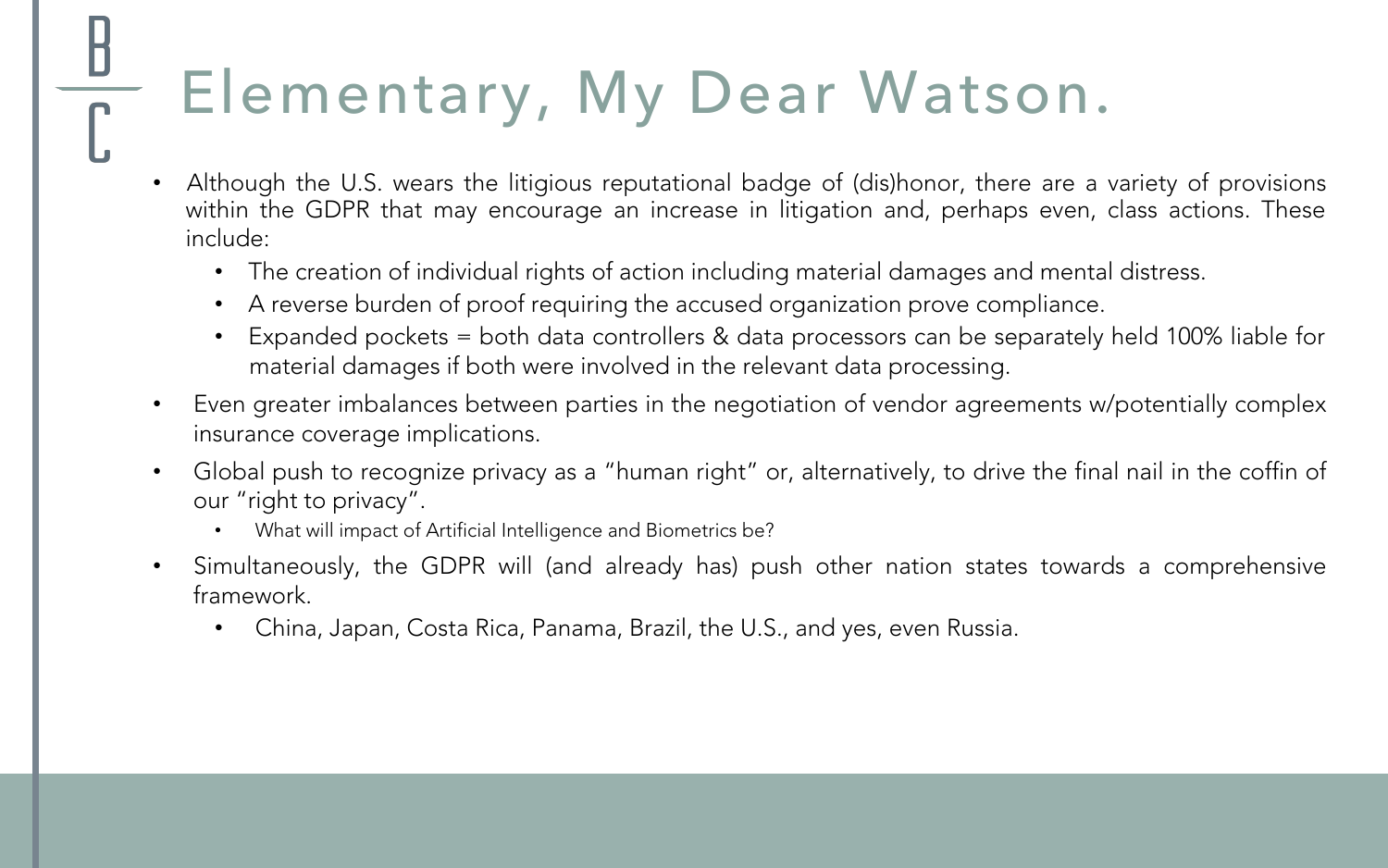### We're Number 2…Not Really

- The state of California passed the California Consumer Privacy Act in the summer of 2018, which provides GDPR-like protections and gives California consumers broader access and control over their personal information.
- The California law, which will take effect Jan. 1, 2020, will move the U.S. privacy regime in the direction of the generally applicable privacy laws that have applied extraterritorially for years.
- We anticipate that this trend will continue, with GDPR-inspired data protection soon becoming the new normal.
	- Recently, Utah became the first U.S. state to place into effect a comprehensive electronic data privacy law requiring warrants be obtained by police seeking discovery of certain electronic communications.
- Although a major focus of the world's attention is on the EU and U.S. compliance standards, many other countries have already implemented similar standards to the GDPR and had, indeed, done so before the GDPR's effective date. Among them: Russia, UAE, and the People's Republic of China.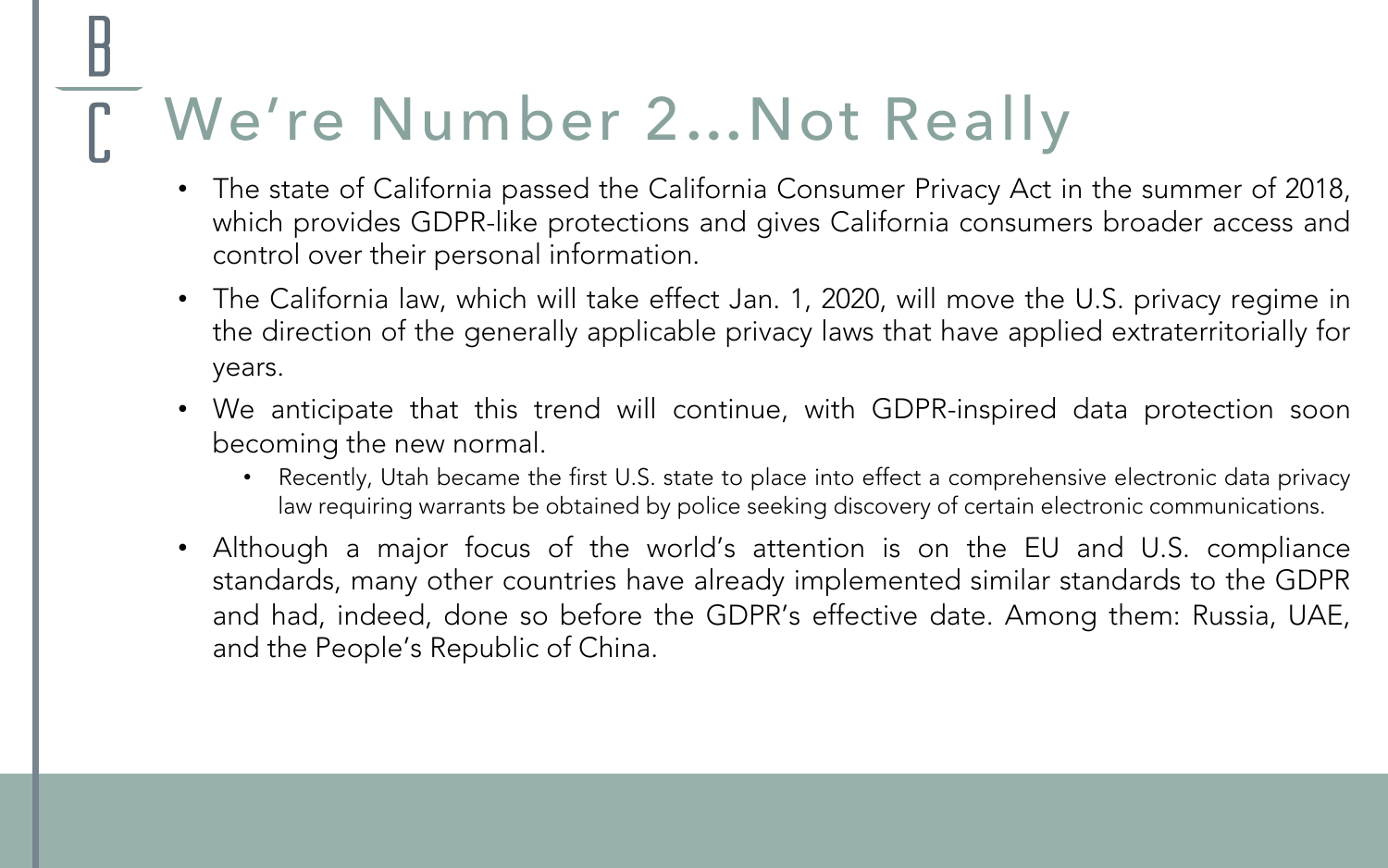### All Things Cyber

### BRETTNER

CVITANOVIC

**BEFIRM.LAW** 

NEW ORLEANS, LA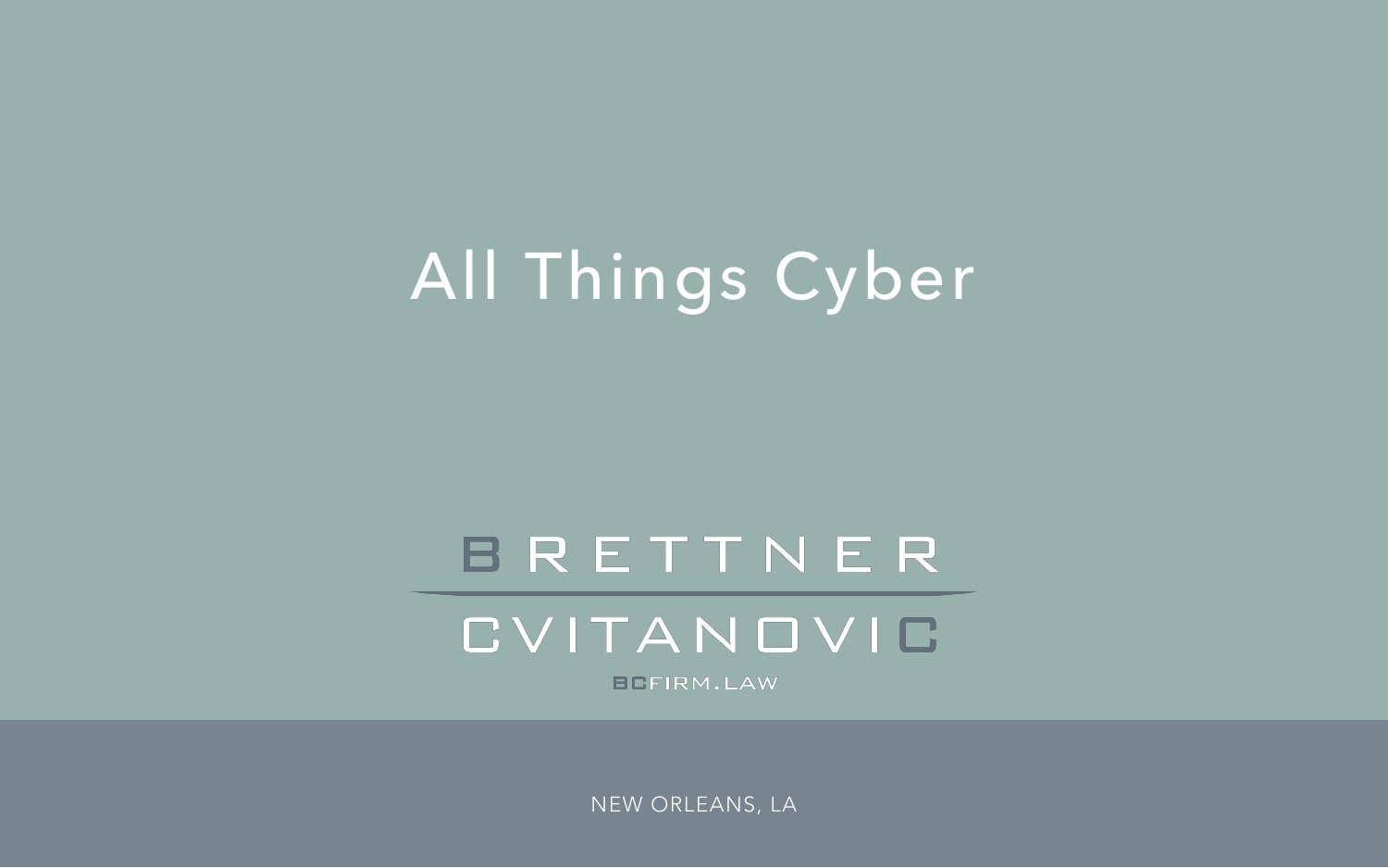## Quantifying Data Breaches

- A 2017 Ponemon Institute study calculated the average total cost of a data breach incident to be \$3.62 million. In 2018, that had risen to \$3.86 million, a 6.4% increase.
- To put that in perspective, Target's 2013 data breach cost \$252 million before insurance and tax deductions. 3 billion accounts were affected, and this remains the largest corporate breach in history.
- While liabilities and costs can be driven by company size, businesses of all sizes and industries are vulnerable.
	- As of 2016, the average cost of a data breach for small businesses was \$36,000. Up from \$8,699 in 2012.
- Adding insult to injury:
	- Businesses that have experienced a "material" data breach are 27.7% more likely to experience another breach in the two years following the initial breach.
- Assessing cyber vulnerabilities, developing protocols to minimize risks, and reevaluating risk management programs to ensure proper risk transfer must be a top priority.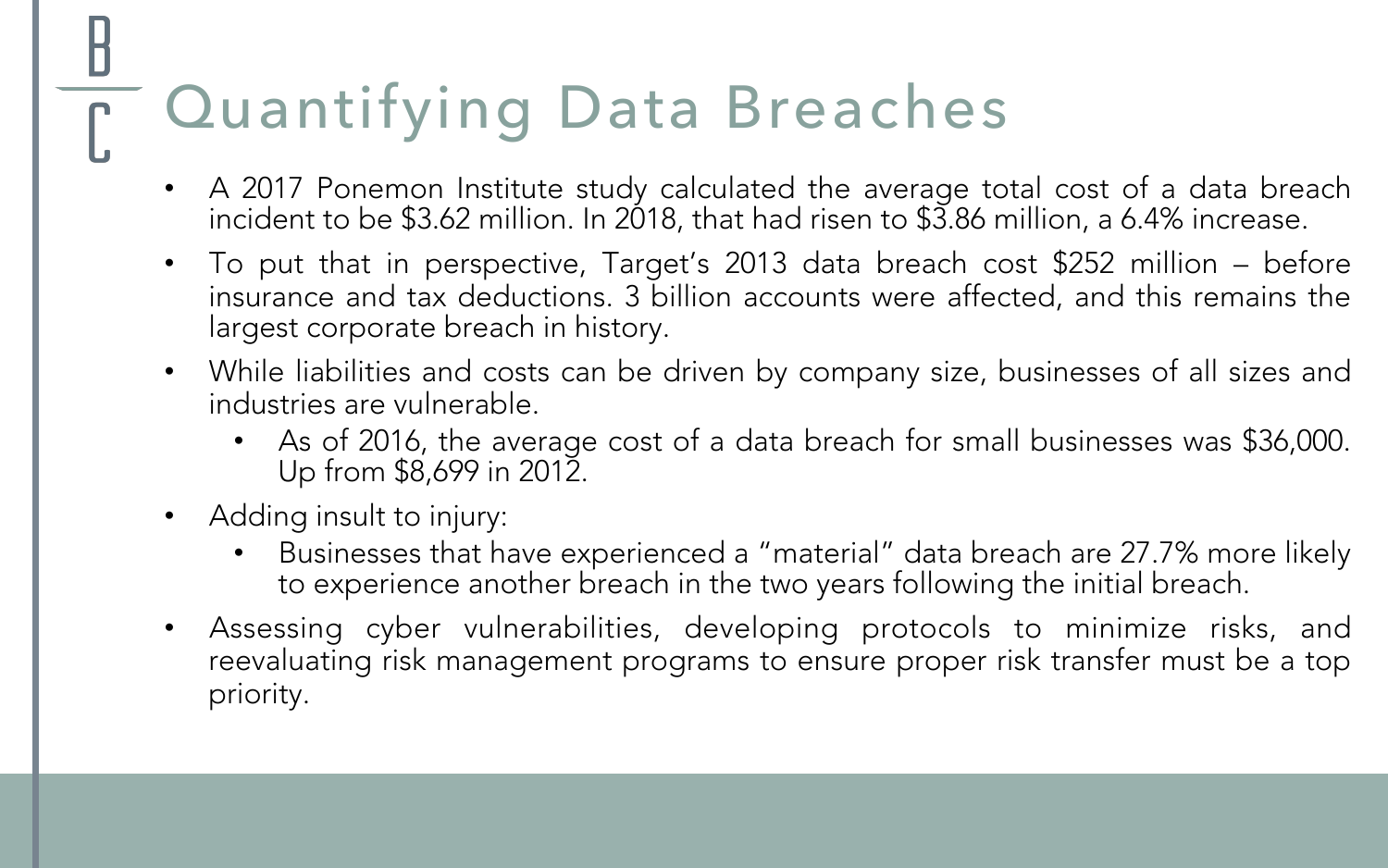### Just in the Last Two Years

- In 2017, Yahoo revised its estimate of the total user accounts compromised in its 2013 data breach from 1 billion to 3 billion.
- After 146 million accounts were hacked in 2017, Equifax CEO, Richard Smith, testified before Congress:
	- Dealing with 4 breaches, not 1.
	- Questions arise as to Equifax's delay in reporting the incidents, the reasonableness of its preincident security protocols, and whether or not the breaches actually provide the company with additional revenue streams.
- In 2018, the Securities and Exchange Commission fined Yahoo for its failure to disclose the 2014 hack affecting at least 500 million users, and Marriott/Starwood announced that the information of 500 million guests had been compromised.
- The number and size of breaches in recent years have led to increased focus on cyber law and data privacy.
- On the horizon:
	- Mandatory minimum monetary damages for compromised individuals.
	- Statutory fines and penalties for certain industries or "too big to fail" players.
	- Increased federal regulation, beyond HIPAA and GLBA.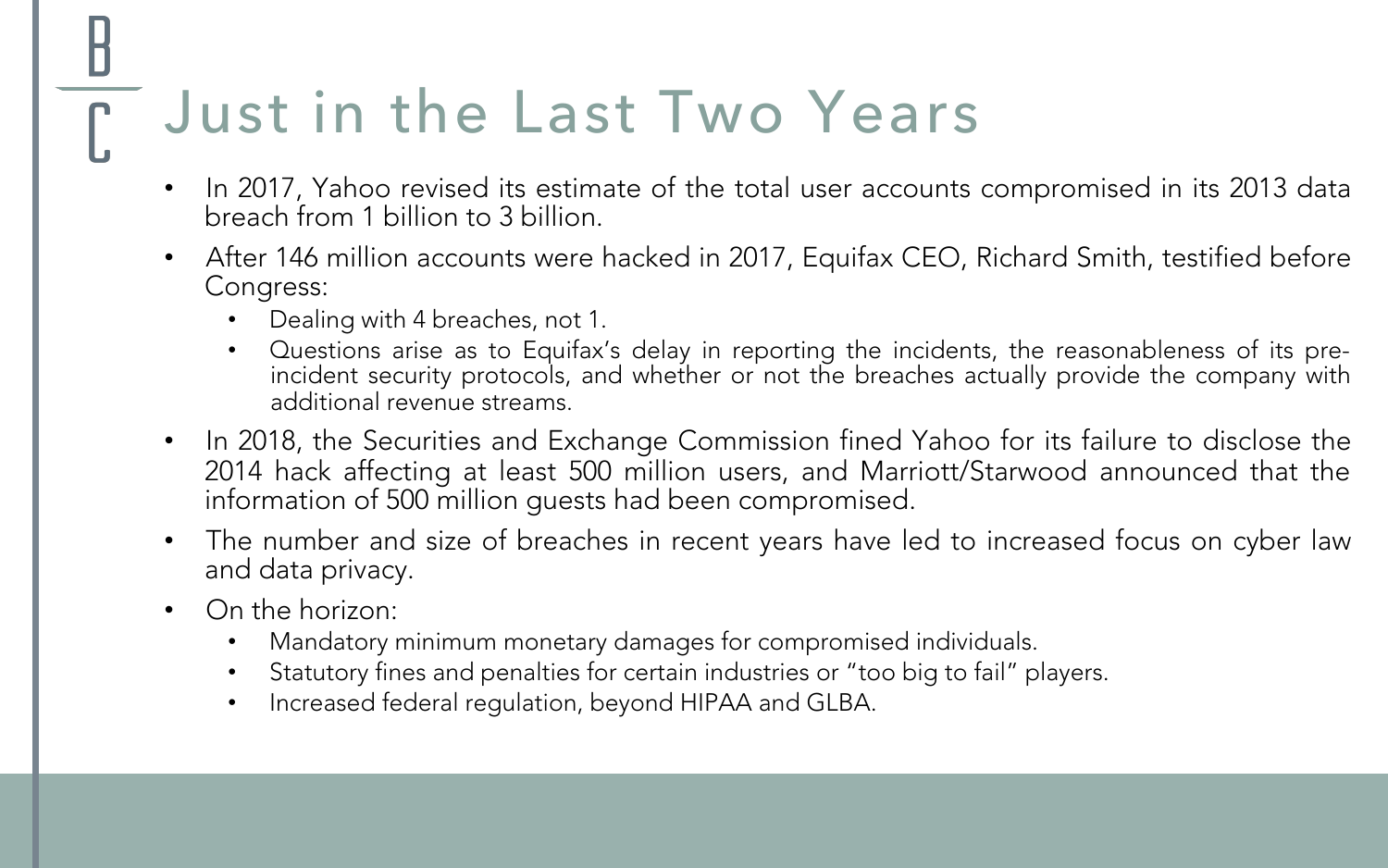### Cyber Liability Policies

• Generally speaking, the coverages provided by cyber liability policies can be broken into "first-party" and "third-party:"

| <b>First Party Liability Coverage</b>                              | Third-Party Liability Coverage                             |
|--------------------------------------------------------------------|------------------------------------------------------------|
| Forensic investigation of the breach                               | Legal defense                                              |
| Legal advice to determine notification & regulatory<br>obligations | Settlements, damages, & judgments related to the<br>breach |
| Notification costs of communicating the breach                     | Liability to banks for re-issuing credit cards             |
| Offering credit monitoring to customers                            | Costs of responding to regulatory inquiries                |
| Public relations expenses                                          | Regulatory fines and penalties                             |
| Loss of profits & extra expense during the time<br>network is down |                                                            |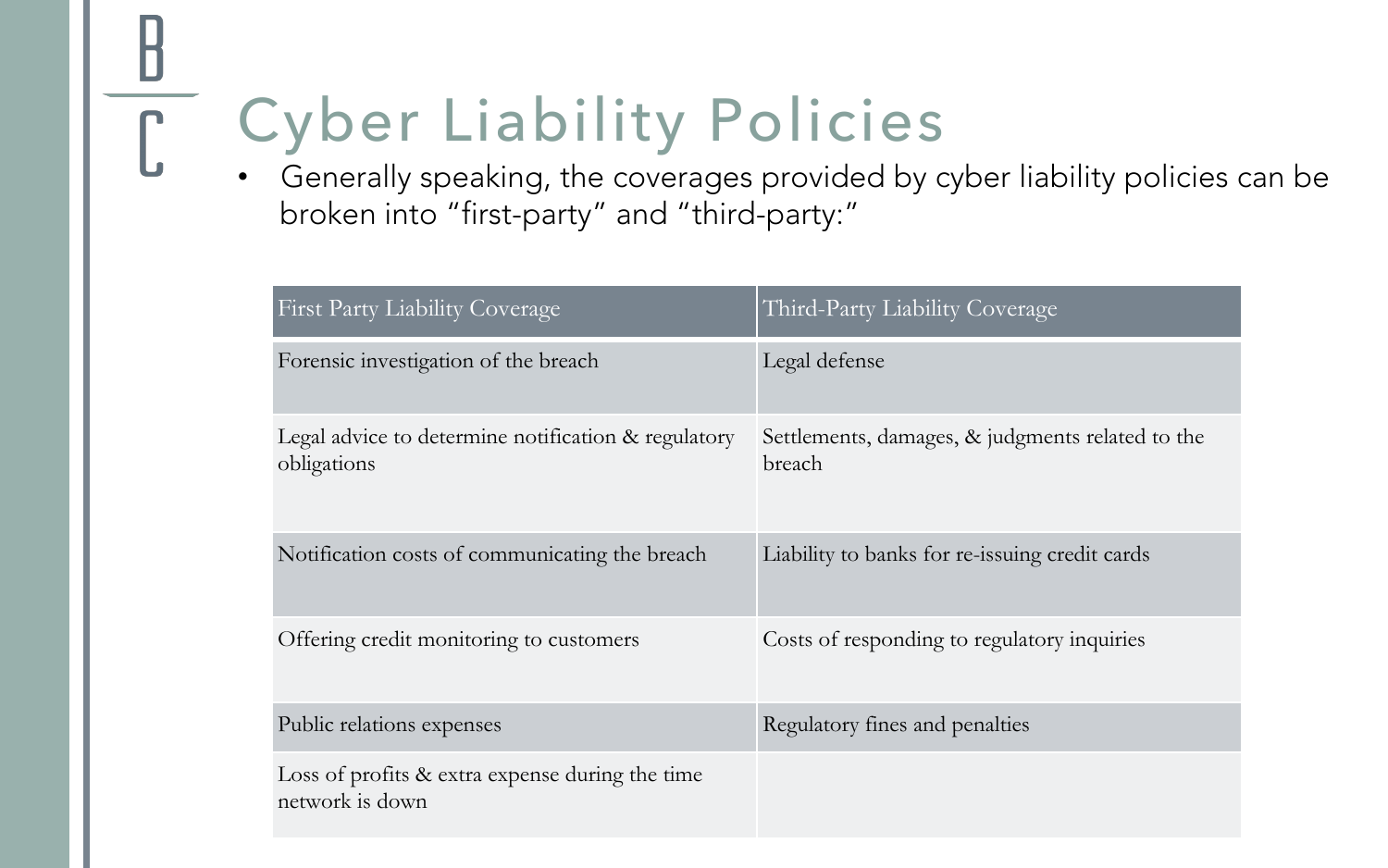### 1st Party Costs - Cyber Cinderella

#### • Forensic Investigation Costs

- Investigation, identification, and isolation of breach.
- Legal fees to pinpoint triggered notification and regulatory obligations.

#### • Notification Costs

- Data and Industry driven.
- 50-state patchwork, plus federal regulatory frameworks.
- Varying notification requirements internationally particularly in the EU

#### • Business Expenses

- Lost profits or loss of customers following a breach.
- Extra expenses associated with response:
	- PR fees;
	- Legal expenses generated by vendor and other third-party contract review to identify contractual notice, indemnity and/or other obligations triggered by breach; and
	- Credit monitoring expenses for any individuals affected, among others.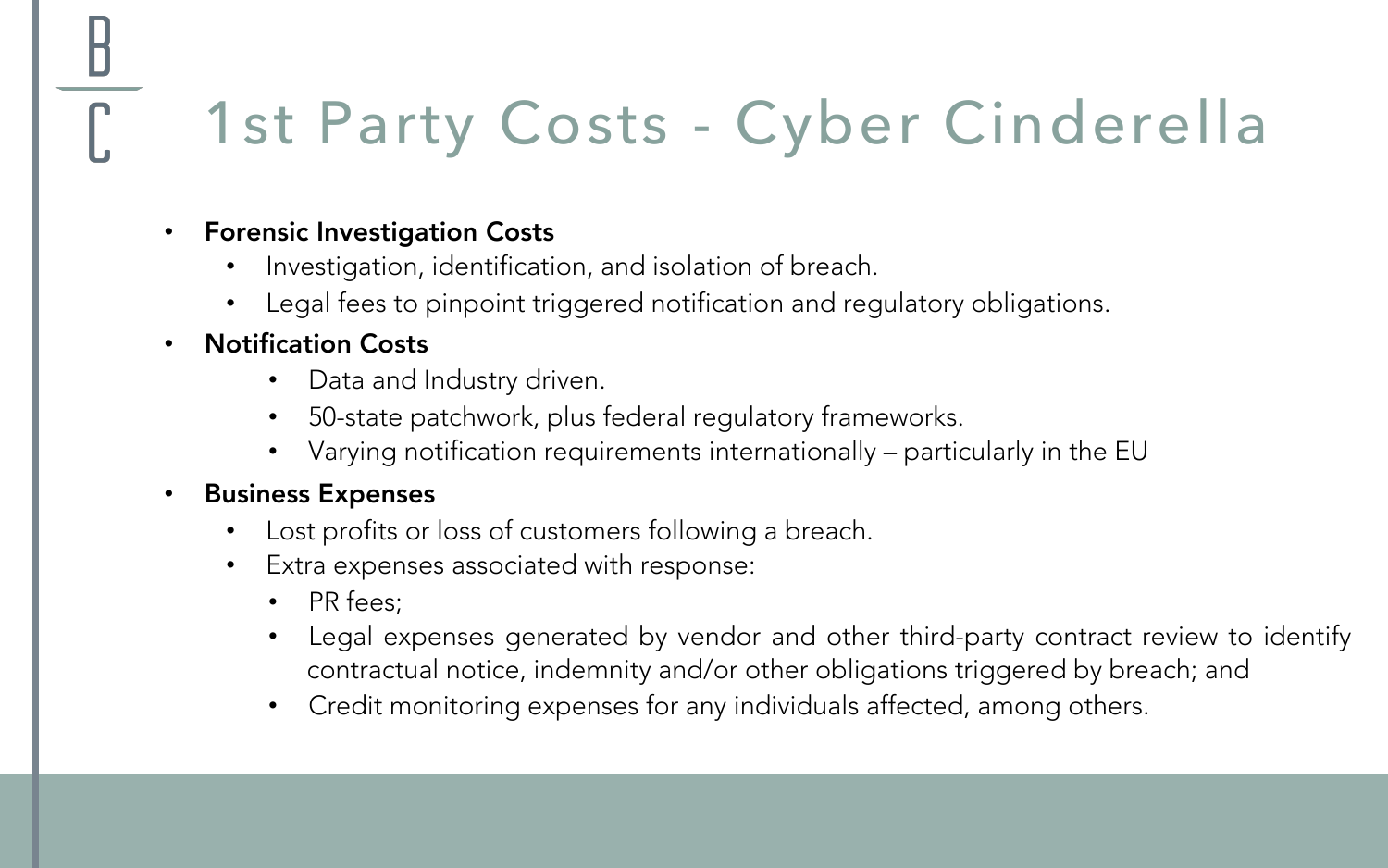### 3rd Party Liability - The Shaggy Principle

- We Don't Buy/Sell Online
- My Business is Not a Target
- We Transfer Liability via IT Vendors
- We Have Ironclad Security Protocols
- Our CGL Covers It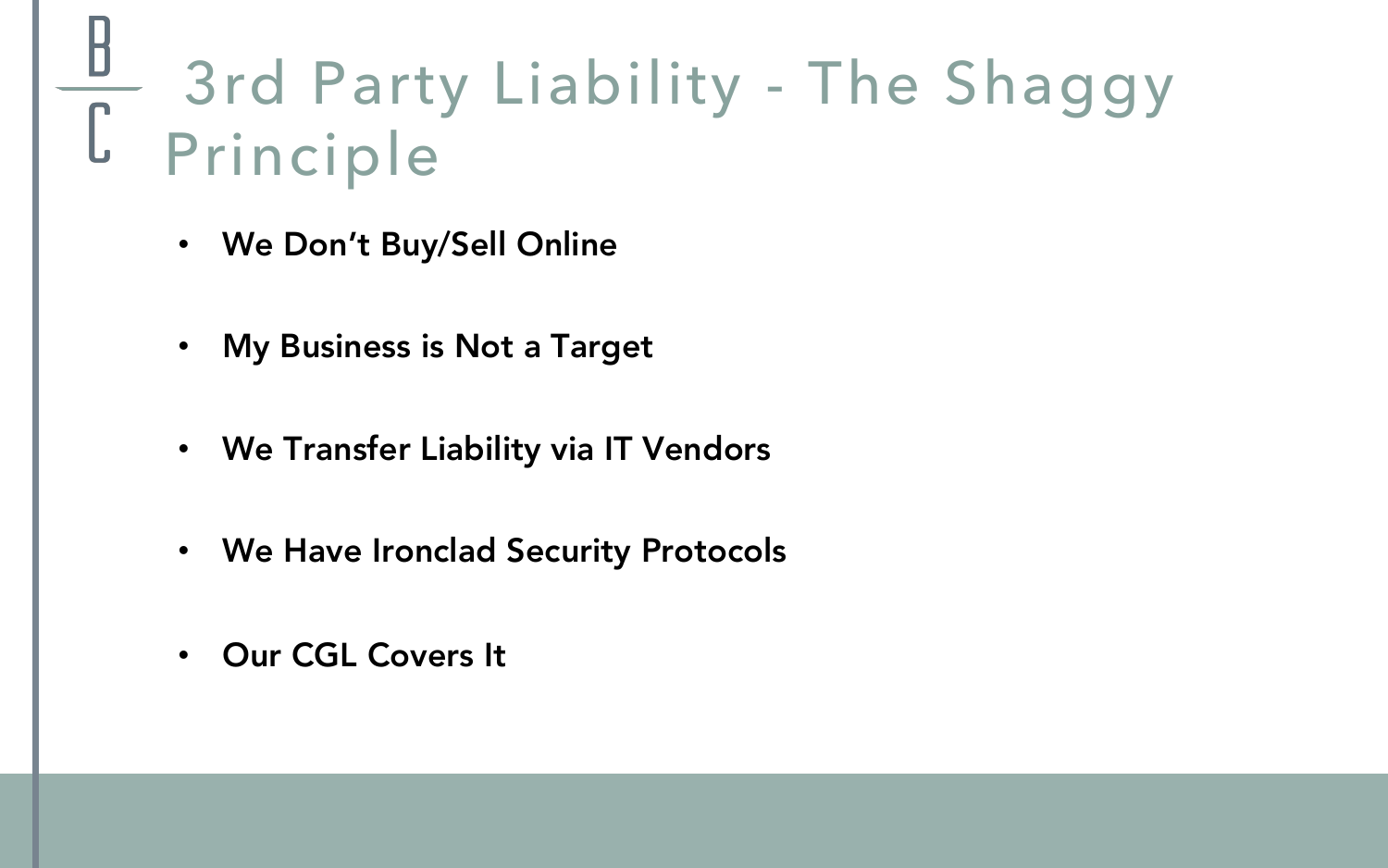### Stand Alone Cyber vs. Cyber Endorsements

- Some insurers offer cyber liability and data breach insurance coverage via endorsement to CGLs and/or Business Owner policies.
	- Cost-effective, entry level option for cyber risk transfer.
	- Typically, geared towards first-party costs with more limited coverages for third-party liabilities.
- Stand alone cyber liability policies offer completely different coverages:
	- Network & Privacy
	- Internet Media
	- Regulatory Proceedings & Fines
	- Payment Card Industry/Loss (PCI)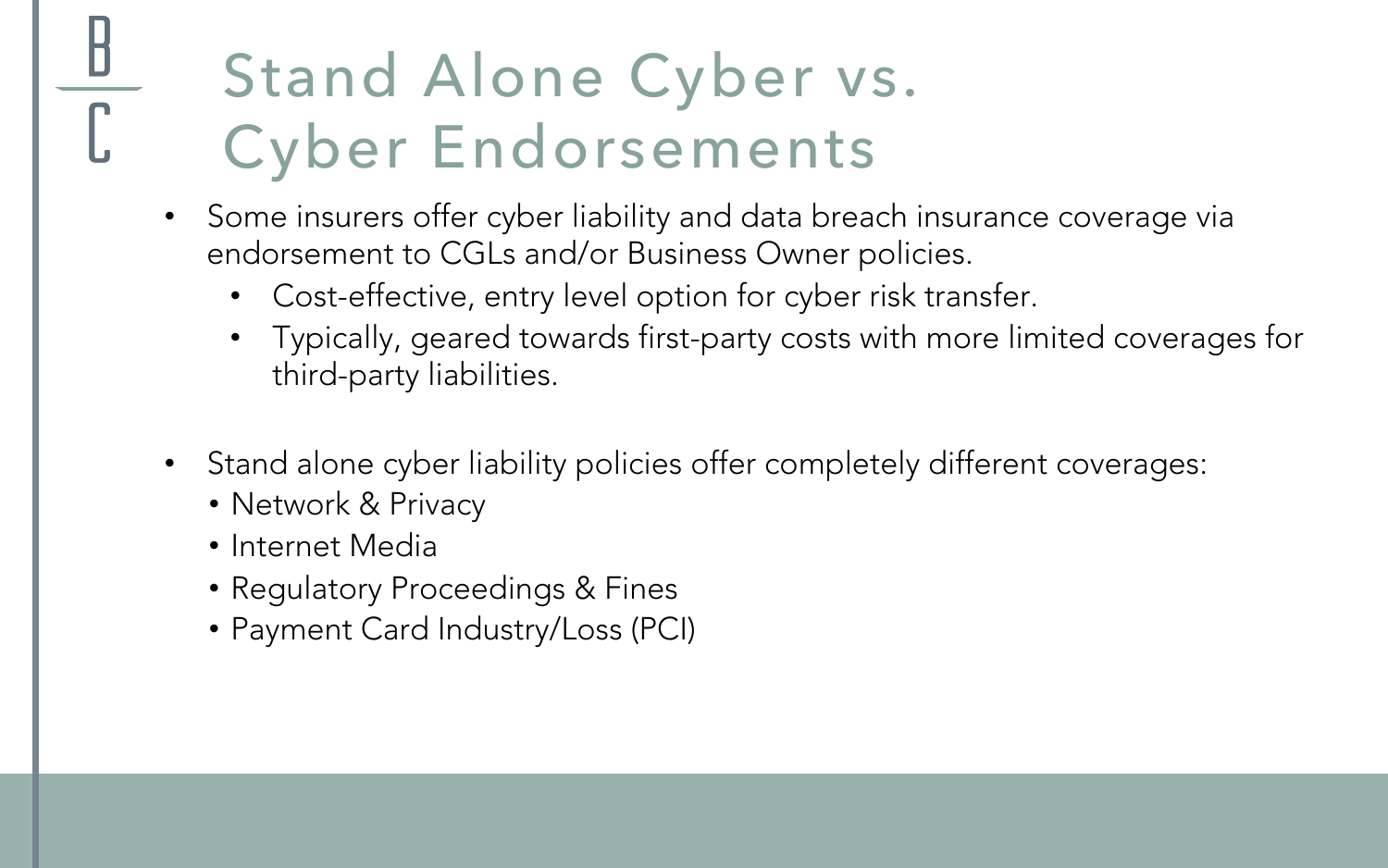## Cyber Liability in "The Cloud

- Transferring custody of data = does not transfer liability.
- Cloud based storage = does not eliminate cyber threats.
- Legal obligations rests with the company that initially accepts data.
- Customers may sue company who stored data with cloud provider, even though company itself was not responsible for data breach.
- Cloud provider recovery generally limited to contractual amount or multiple thereof.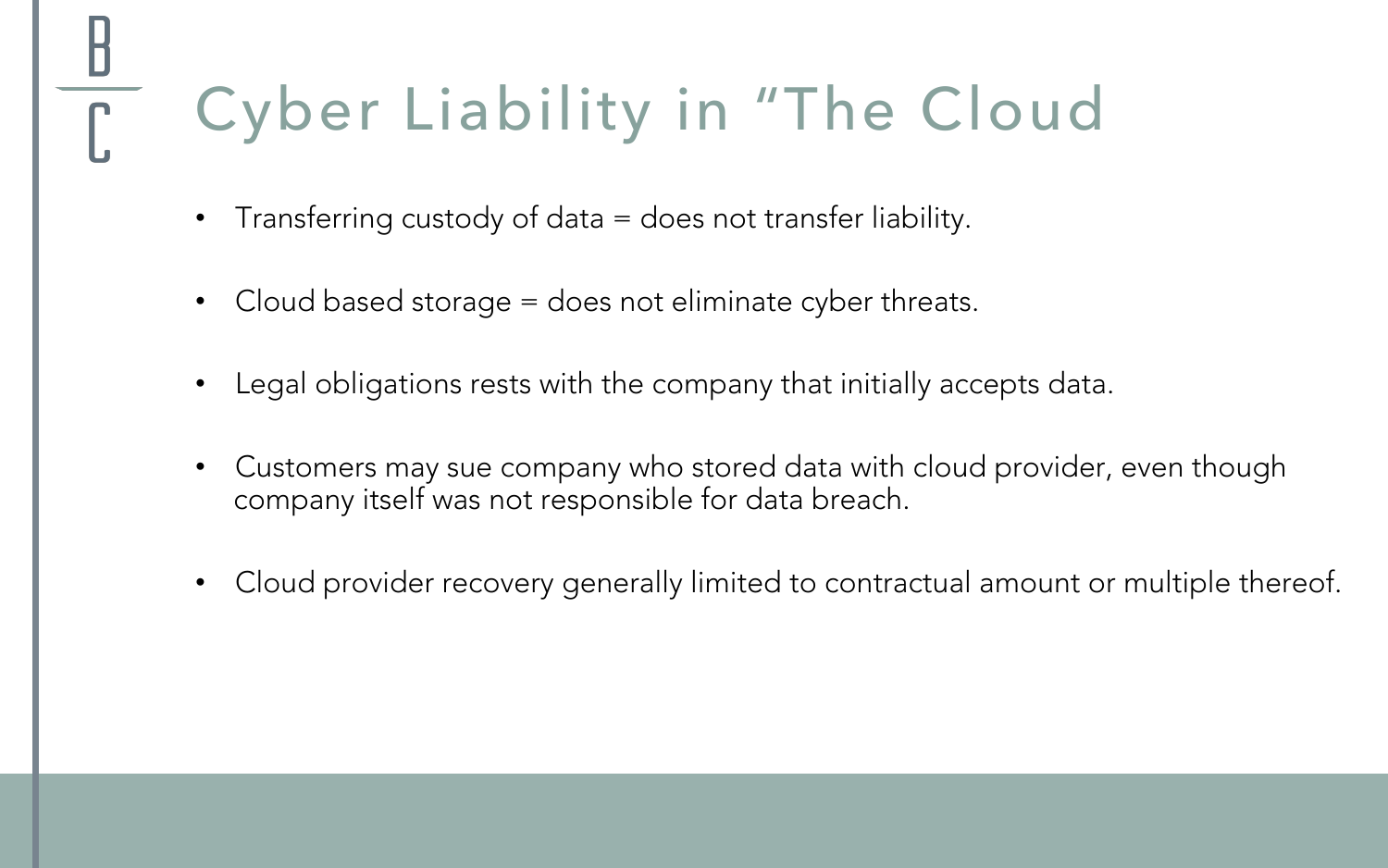### Best Practices for In-House and Outside Counsel

### BRETTNER

CVITANOVIO

**BEFIRM.LAW** 

NEW ORLEANS, LA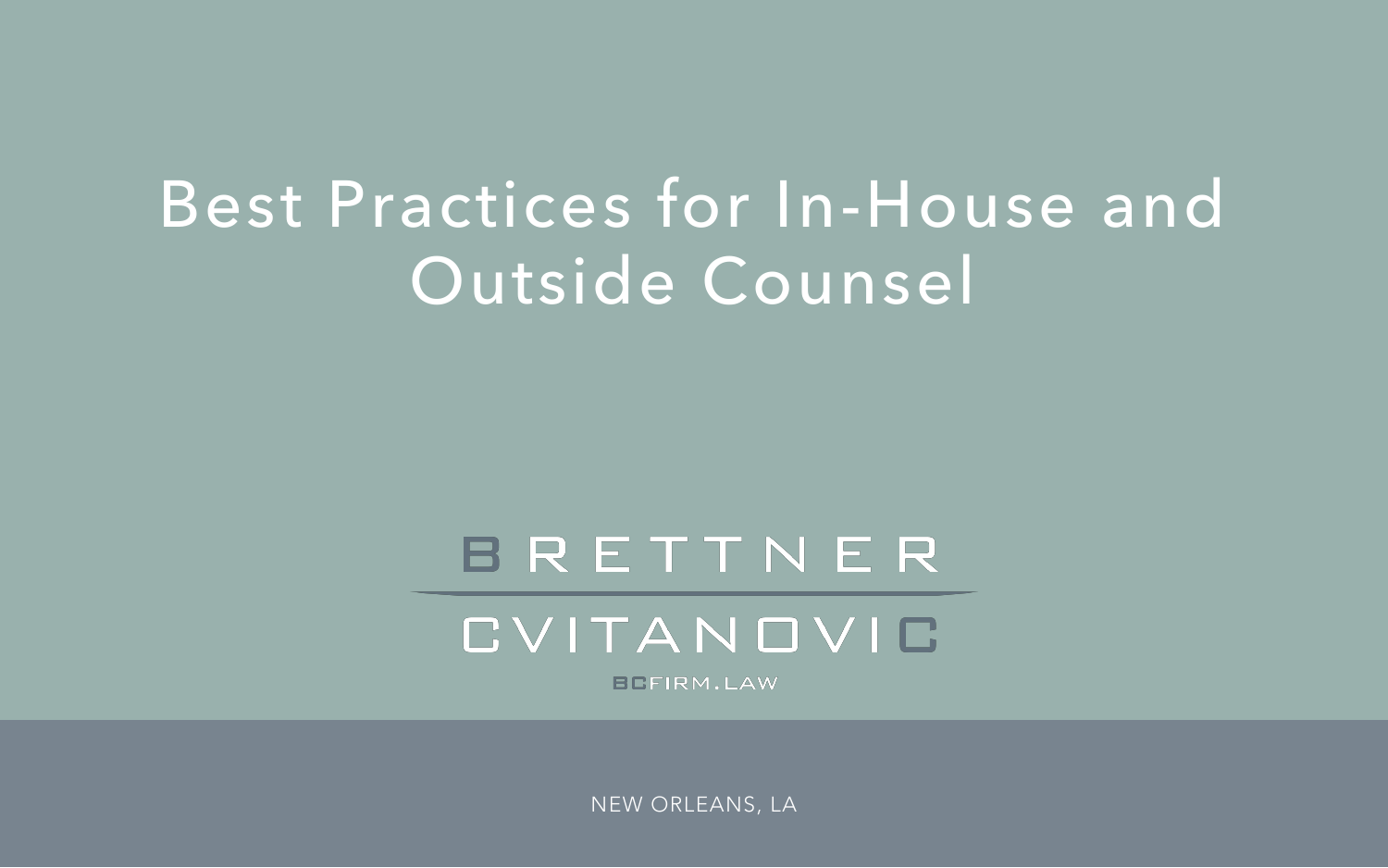### Company Responsibilities

- Due diligence. Take reasonable steps to assess your company's vulnerability to cyber attacks and potential liabilities associated with data breaches.
	- Data Type(s) & Volume
	- Software & Vendors
	- Industry(ies) & Market(s)
	- **Technologies**
- Best Practices Prevention. Partner with a IT, HR, legal, and risk management professional to: (i) evaluate potential attack/breach scenarios, (ii) create protocols to eliminate/minimize risks and detail response procedures, and (iii) re-assess your risk management program to fill any gaps in coverage.
	- Security & IT patches
	- HR components
	- Risk transfer
- Best Practices Response. Follow are previously implemented protocols. Work with your broker and counsel to shepherd you through the process.
	- Isolation
	- **Preservation**
	- Notification
	- PR
	- Insurance claim & adjustment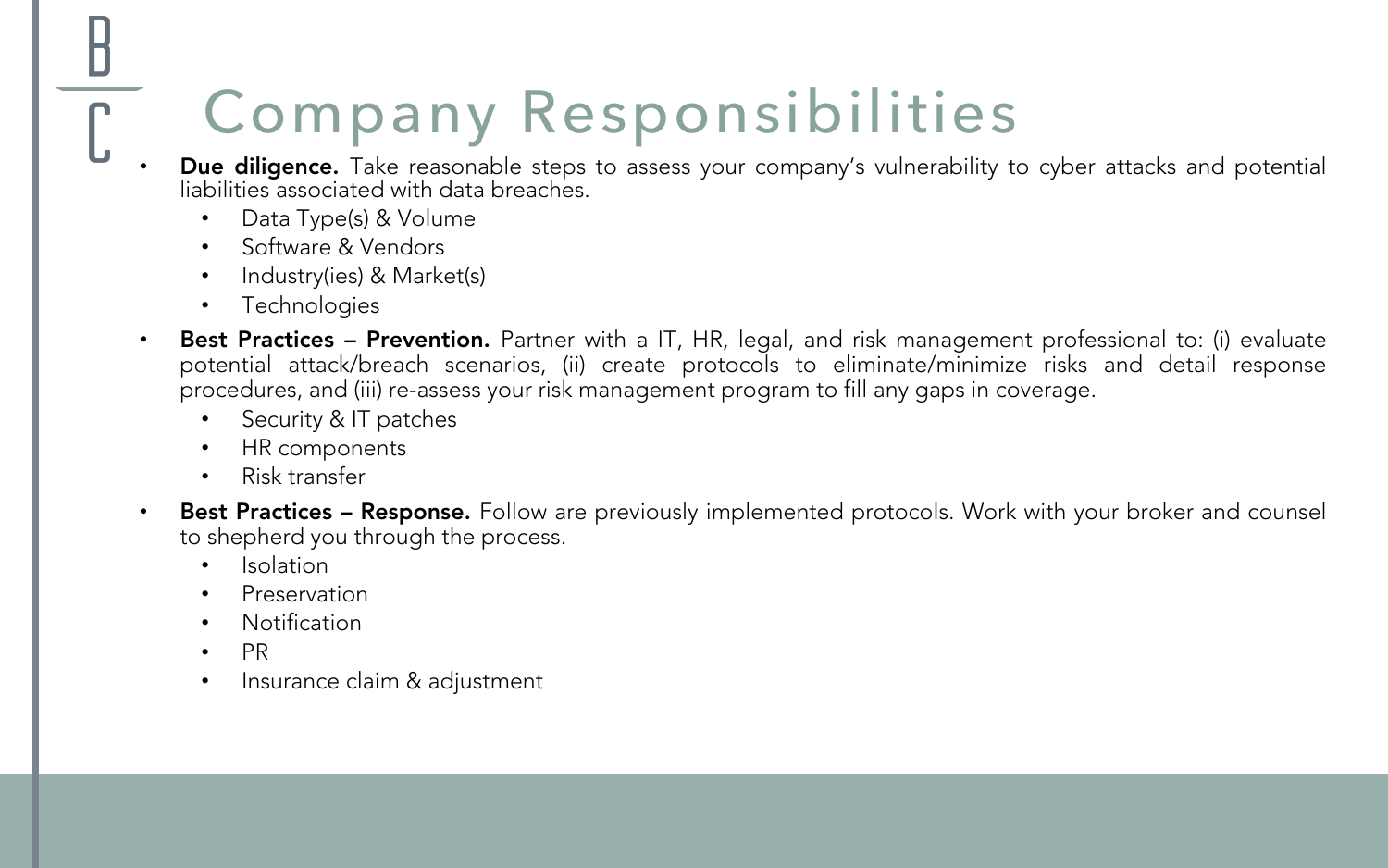### Best Practices for Cyber Placements

- What are the company's specific cyber risks? Professional evaluation.
- Are policy limits and sub-limits adequate for existing needs?
- Is there retroactive coverage for prior unknown breaches? Caution!
- Is there coverage for claims resulting from vendors' errors?
- Is "loss" of data covered or just data "theft"?
- What about first party property damage?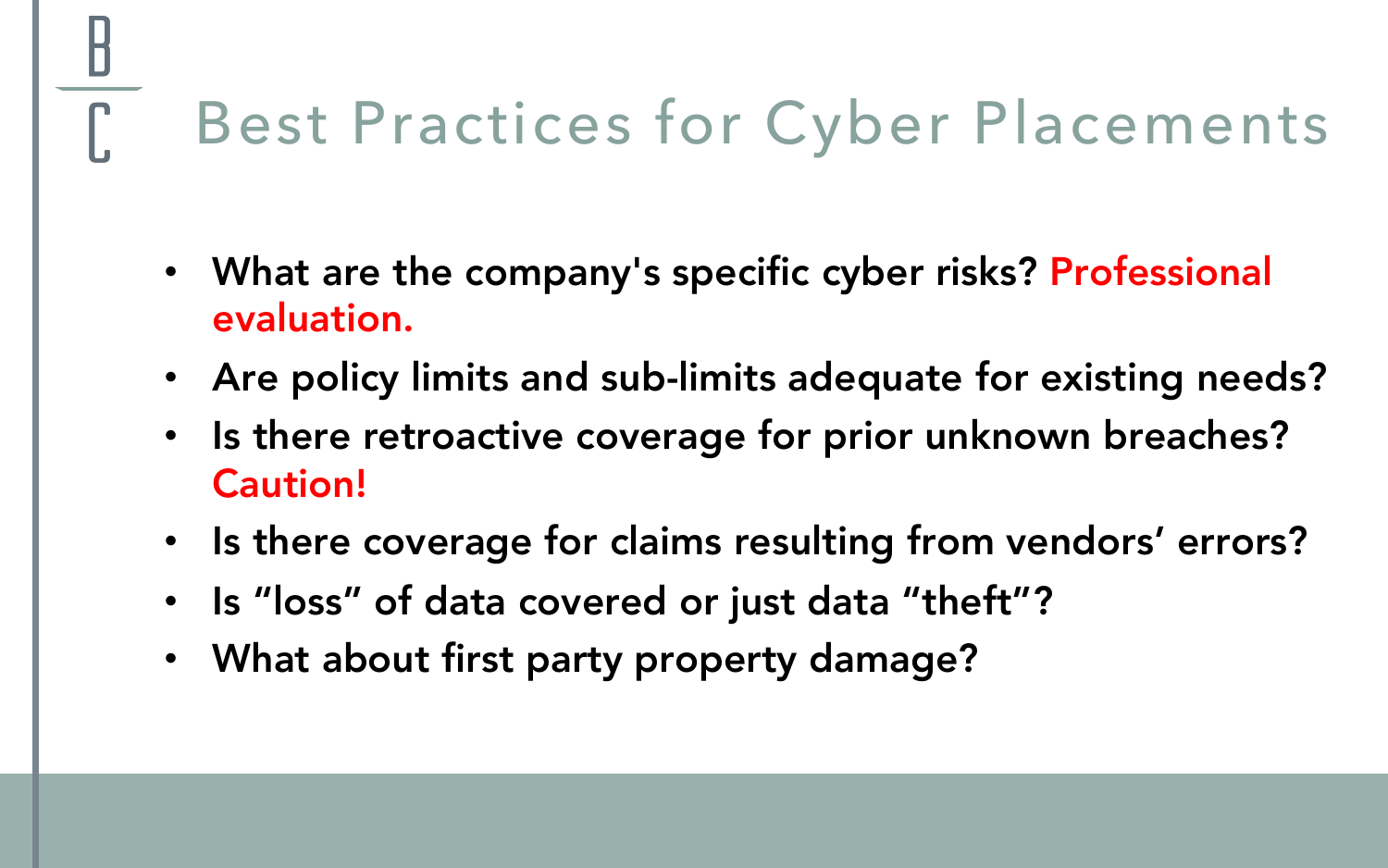### Best Practices for Cyber Placement (cont.)

- Can cyber insurance be combined with vendor indemnities to maximize protection? Caution!
- Does the policy cover data hosted by cloud providers? LOL issues!
- Will the insurer offer a subrogation waiver? Business Relationships!
- How does the cyber policy fit within the company's overall insurance program? Professional evaluation.
- Can more favorable provisions, limits and premiums be negotiated with another carrier? Traditionally driven by risk/company size.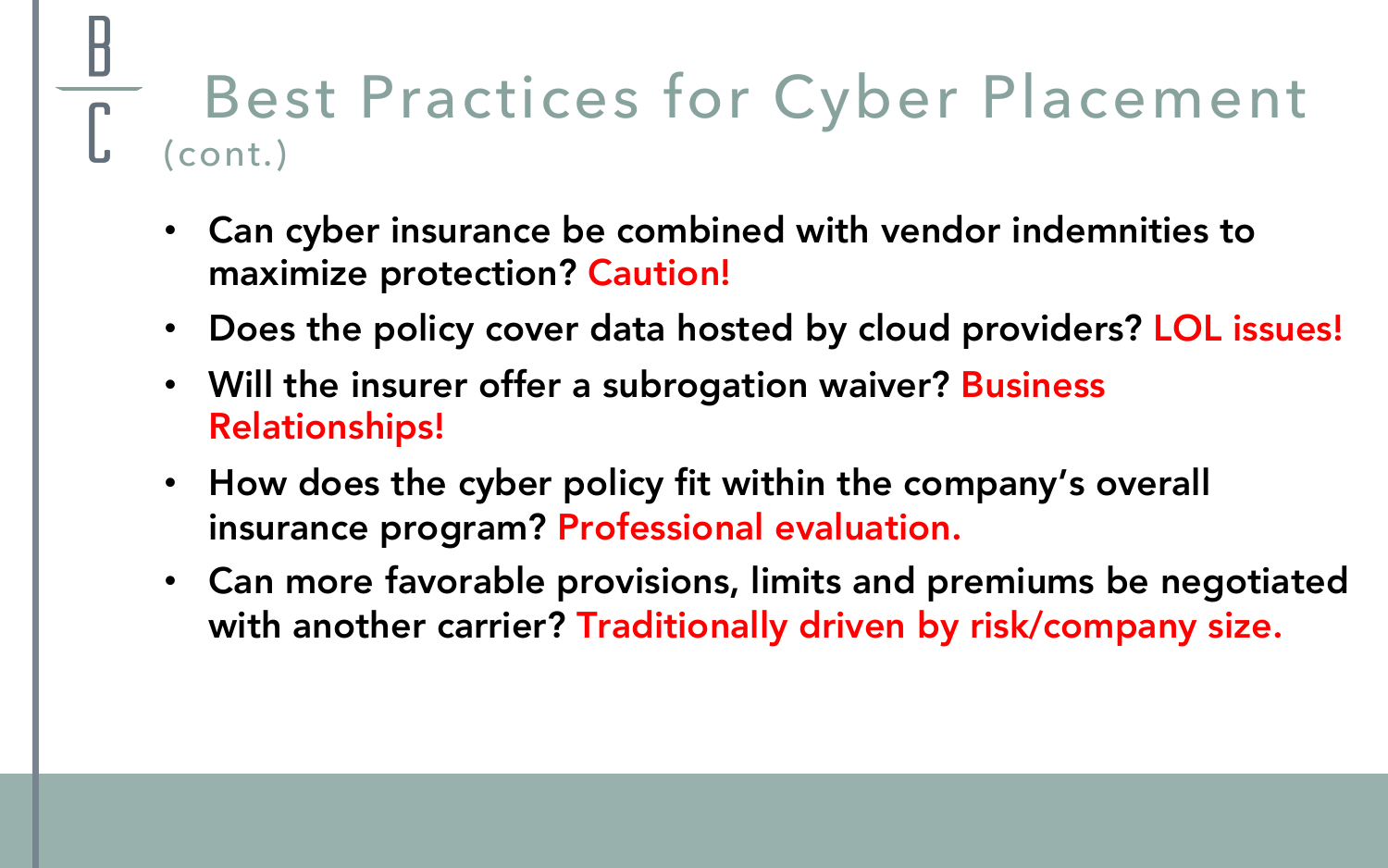### Cyber Applications, Generally

- chief information officer or chief technology officer;
- history of security incidents and breaches;
- prior threats to company's network or website;
- facts or circumstances that reasonably could give rise to a claim under a prospective cyber policy;
- volume and types of data handled or maintained by the company;
- security standards and regulations, and frequency of assessments;
- existing network security programs, antivirus software, and intrusion testing;
- prior cancelation/refusal to renew a cyber policy;
- security budget;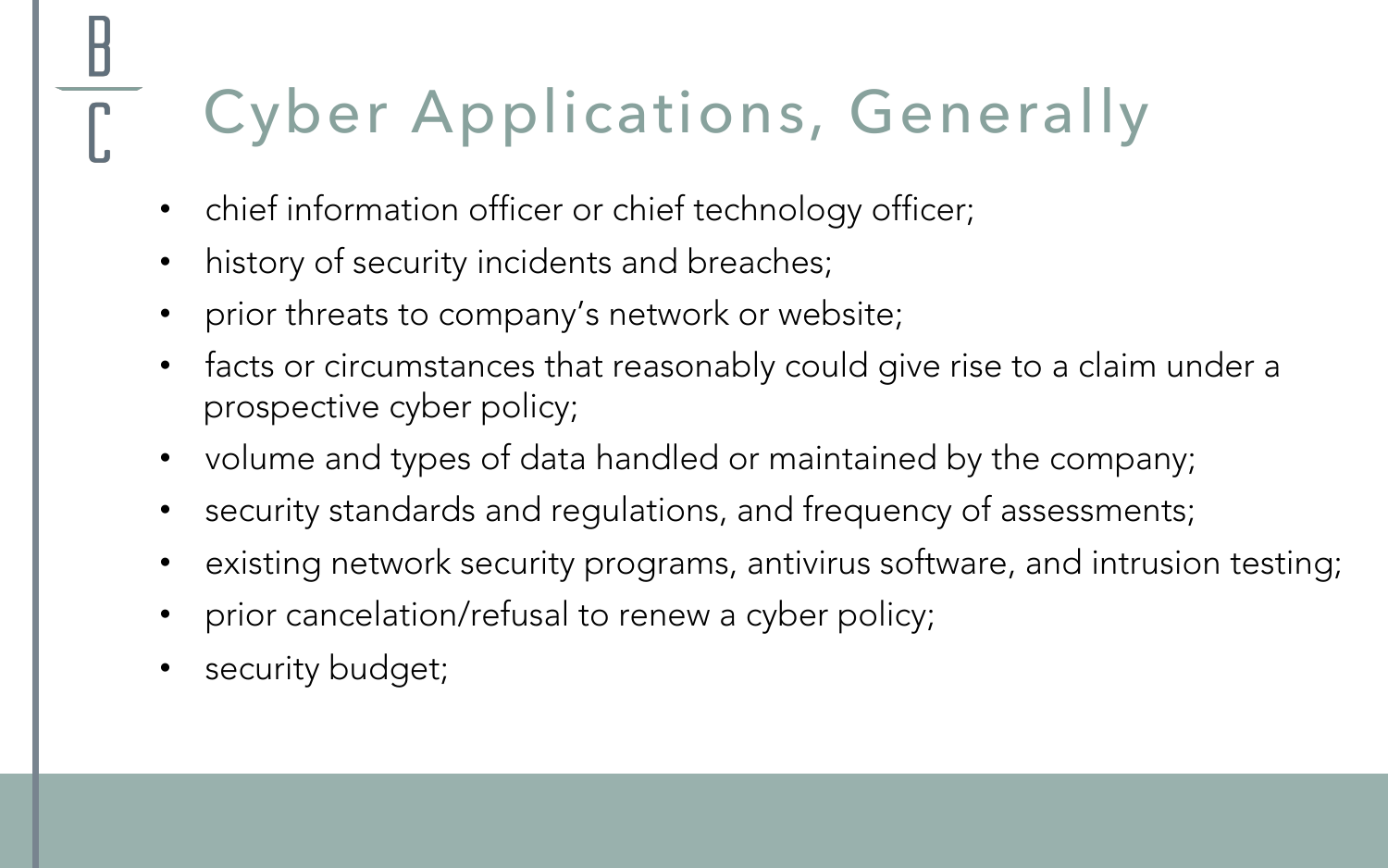## Cyber Applications (cont.)

- audits of third-party service providers;
- vendor contracts and policies;
- practices concerning data encryption, passwords, patching and system access control;
- employee hiring and training practices, and procedures around termination;
- physical security controls (e.g., access cards);
- existence of written, attorney-approved and updated policies and procedures concerning the handling of information;
- policies governing mobile devices and social media; and
- data backup procedures.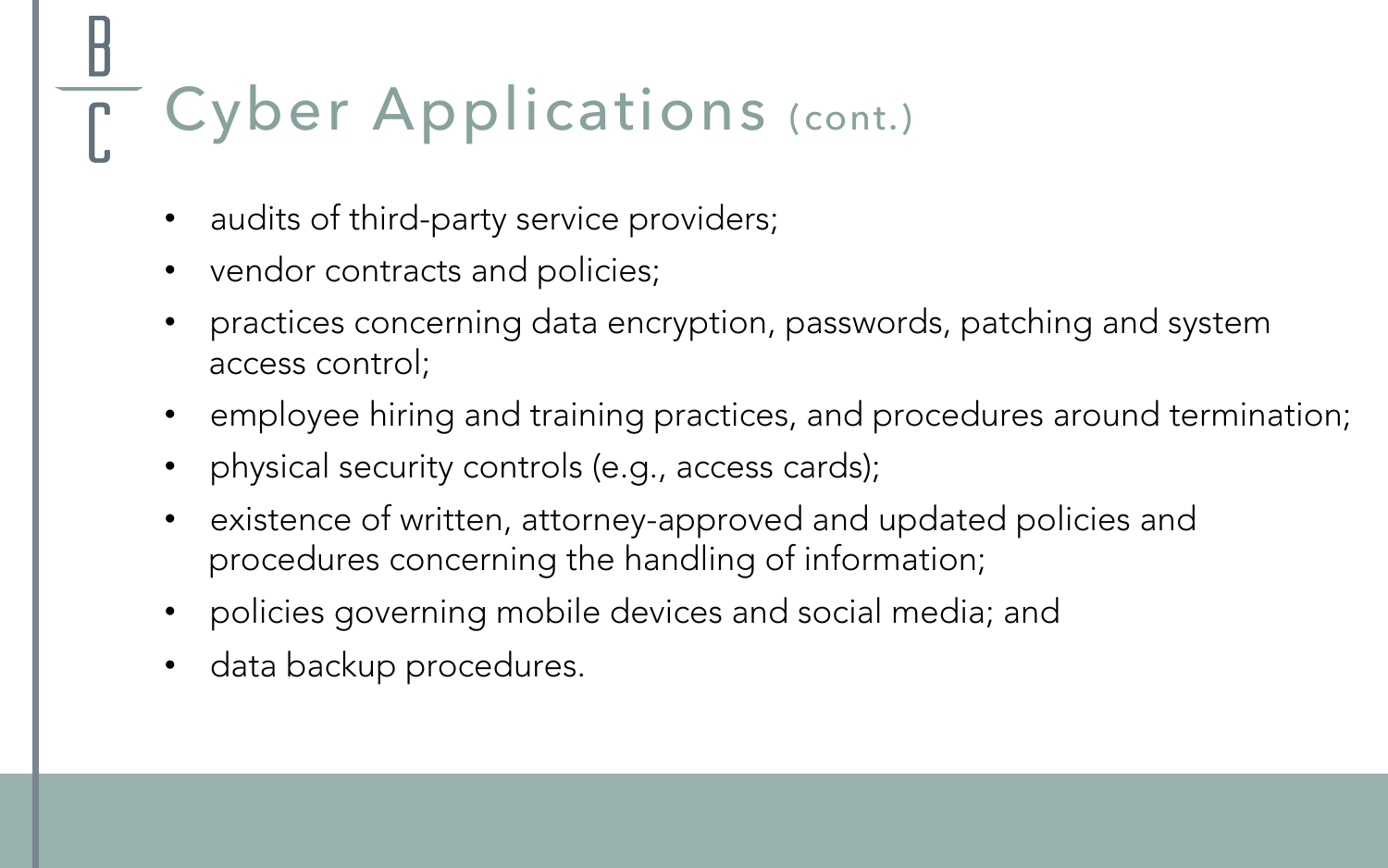### Not All Policies are Created Equal

- Cyber policies are written as "claims made" or "claims made and reported" policies.
	- Retroactive date considerations are crucial where the affecting malware can lay dormant for years before an incident is detected.
	- Timely reporting even more important.
- There is now an ISO standard cyber liability policy form; however, still flexible coverages. What is impact of mandatory arbitration provisions?
- Like any insurance policy, the key to determining coverage is in the exclusions and the exceptions to the exclusions generated from endorsements.
	- Drawbacks and opportunities created by lack of uniformity.
	- Modular coverages and sub limits can present challenges if you are unfamiliar with varied policy forms.
- Looking to other policies to fill the gaps in  $-$  or take the place of  $-$  a cyber liability policy is much more difficult with cyber liabilities.
- Cyber claims to CGL and other policies have been tested, and mainly rejected, by the Courts.
	- **ISO Data Loss Liability Exclusion**
- Consider "buy-back" coverage with specialty endorsements and/or manuscripted policies.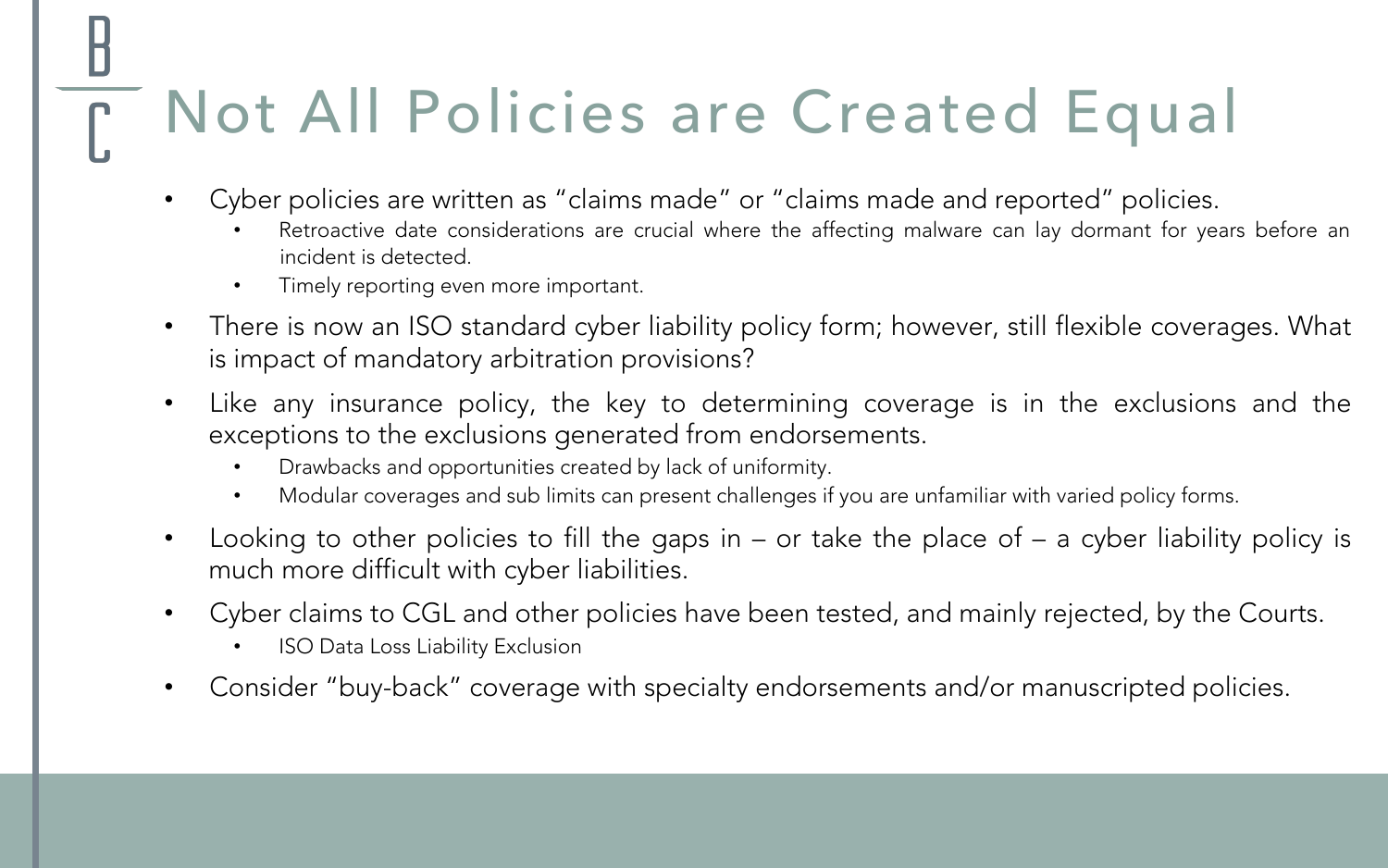### Back to the GDPR: What Should You Look For?

- Cyber risk is not standardized, so you have to review your policies carefully. GDPR compliance will often be in the form of government fines or penalties. Are those covered by your insurance policy? Frequently not. What about costs respond to the cyber threat and restore your systems?
- Even if fines by regulators are covered, which regulators? Are international regulators included? This becomes increasingly important as data privacy laws take a more global approach.
- Most favorable venue provisions for penalties and fines—what does this mean for GDPR-cyber coverage going forward and how can you analyze your risk?